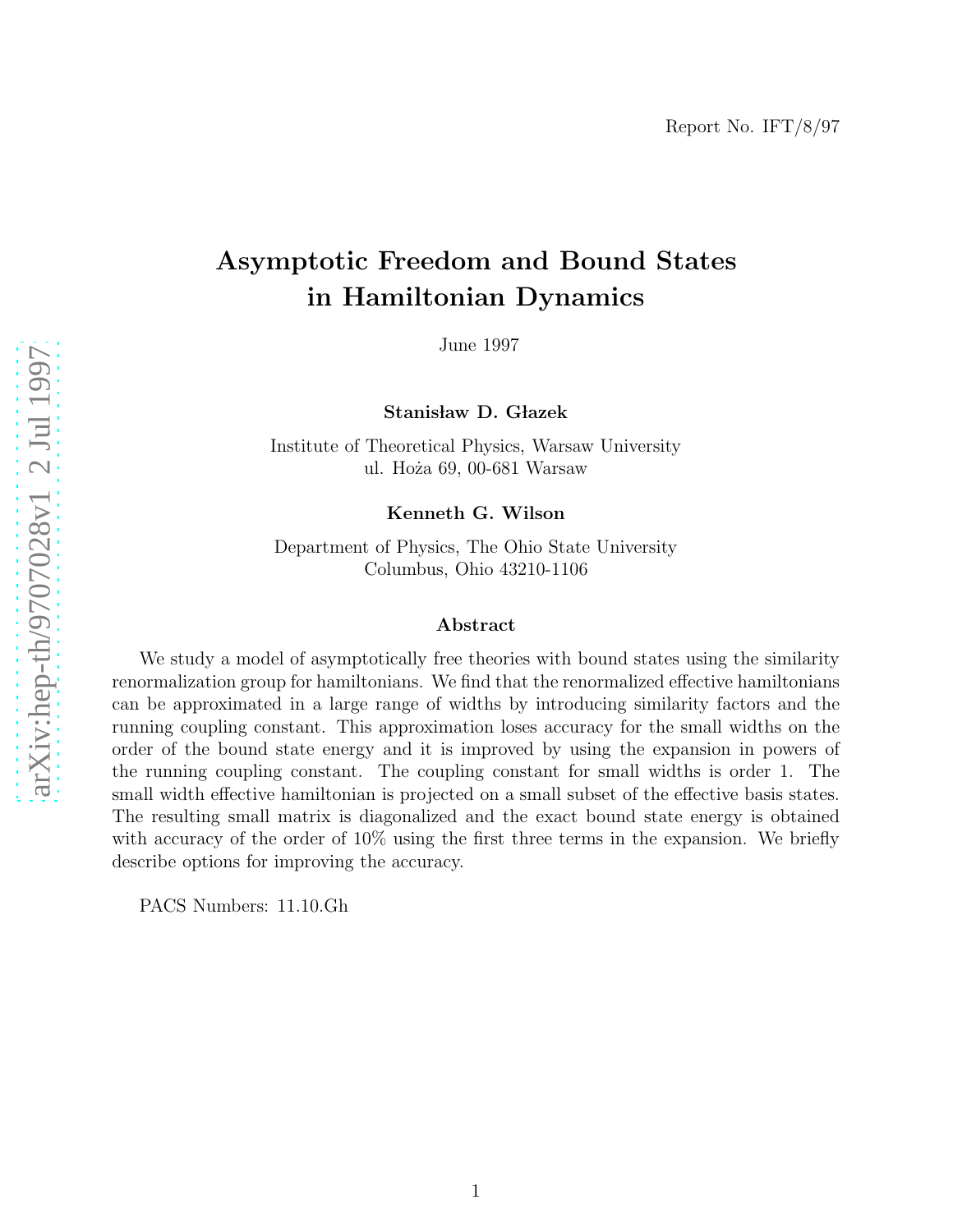### 1. INTRODUCTION

So far, we do not have a precise theoretical description of the bound states of quarks and gluons in QCD which could simultaneously explain the parton model and the constituent quark model of hadronic structure. In particular, QCD is asymptotically free and the perturbative running coupling grows at small momentum transfers beyond limits. This rise invalidates the usual perturbative expansion in the region of scales where the bound states are formed.

Ref.[\[1](#page-12-0)] suggested a light-front hamiltonian approach to this problem which is based on the calculation of the effective hamiltonians using the similarity renormalization group.[[2\]](#page-12-0) [\[3](#page-12-0)] Besides the calculation of the hadronic spectrum, one of our purposes is to obtain the quark bound state wave functions that can be used in the parton models of large momentum transfer processes. An alternative approach is the lattice gauge theory which is making progress but does not easily yield such wave functions.[[4\]](#page-13-0) Other recent research in the renormalized light-front hamiltonian approach to QCD is described in Ref.[[5](#page-13-0)].

Wegner[[6](#page-13-0)] proposed a flow equation for hamiltonians in solid state physics which is of the same kind as in the similarity renormalization group. Wegner's equation is based on an explicit form for the generator of the similarity transformation and corresponds to the Gaussian similarity factor with a uniform width.

This paper describes a numerical study of the key elements of the hamiltonian approach in a simple matrix model which is asymptotically free, contains a bound state and can be diagonalized exactly. We check the accuracy of different approximations in perturbation theory by comparison with the exact solution. The exact solution for the renormalization group flow of the effective hamiltonians in the matrix model is obtained numerically using Wegner's equation.

We start from the general assumption that the asymptotically free theories have many degrees of freedom which are characterized by different scales of energy as measured by certain  $H_0$ . Then, we define matrix elements of the initial interaction hamiltonian  $H_I$  between eigenstates of  $H_0$ .

The model we study can be alternatively derived by discretization of the 2-dimensional Schrödinger equation with a potential of the form a coupling constant times a  $\delta$ -function.[[7\]](#page-13-0) The continuous version of the 2-dimensional model has been studied by many authors. The discretized version was analyzed in Ref. [\[8](#page-13-0)] using the exact solution to Wegner's equation. It was shown there that the Wegner equation has the renormalization group interpretation.

This paper is organized as follows. In Section 2 we describe the model. The parameters are chosen in a way which will make it clear that the method of solution we use may have a wide range of other applications. Numerical results for the effective hamiltonians are presented in Section 3. We discuss the approximation based on the similarity factors and the running coupling constant and we describe results obtained in perturbation theory. Section 4 concludes the paper with a discussion of some options for improvements in perturbative calculations of the effective hamiltonians in the range of widths near the bound state formation scale.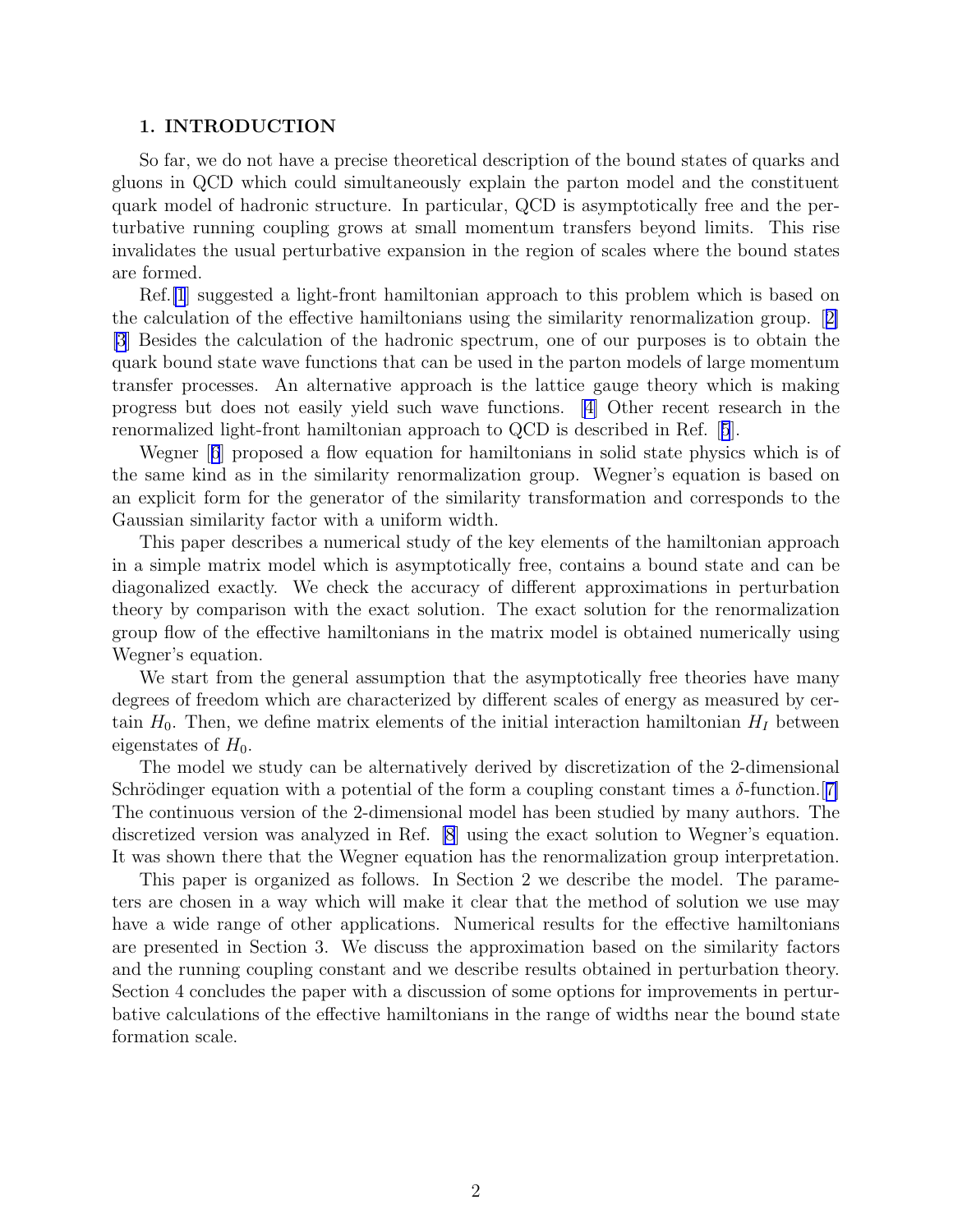## 2. MODEL

The hamiltonian  $H_0$  is assumed to have a finite discrete set of eigenstates,

$$
H_0|i \rangle = E_i|i \rangle . \tag{2.1}
$$

The eigenstates are orthogonal and normalized,

$$
\langle i|j \rangle = \delta^{ij} \tag{2.2}
$$

The dynamics of states in the space spanned by this set is defined by the interaction hamiltonian,  $H_I$ , whose matrix elements are assumed to be

$$
\langle i|H_{I}|j\rangle = -g\sqrt{E_{i}E_{j}}\,,\tag{2.3}
$$

where g is a dimensionless coupling constant. The whole hamiltonian is denoted by  $H$ ,  $H = H_0 + H_I$ .

In the current study, we choose the eigenvalues of  $H_0$  in the form

$$
E_i = b^{2i} \tag{2.4}
$$

In the numerical calculations we use  $b = \sqrt{2}$ . The integer power i ranges from M to N. The integer M is considered to be large and negative. The lower, infrared bound on the free energies is  $2^{-M}$ . The integer N is considered to be large and positive. The upper, ultraviolet free energy bound is given by  $2^N$ . In the numerical study, we use  $M = -21$  and  $N = 16$ .

For the purpose of analogy to QCD, we adopt the convention that the energy equal 1 corresponds to 1 GeV, although the units of energy are arbitrary. Thus, the ultraviolet cutoff corresponds to 65 TeV and the infrared cutoff corresponds to 0.5 eV.

With the above choices, the hamiltonian H is a  $38 \times 38$  matrix. For the coupling constant  $g > 1/38$ , the matrix has one negative eigenvalue and 37 positive eigenvalues. The coupling constant is adjusted to obtain the negative eigenvalue equal −1.00000000 or, in our convention,  $-1$  GeV. Namely,  $g = 0.06060600631$ . The many digits are given for readers interested in the numbers.

The eigenstate with the negative eigenvalue corresponds to the s-wave bound state in the continuum Schrödinger equation with the  $\delta$ -potential. The positive eigenvalue eigenstates correspond to the s-wave scattering states. We refer the reader to the work of Jackiw [\[7\]](#page-13-0) for details. The only new steps required are the replacement of the continuous energy scale in Ref. [\[7\]](#page-13-0) by the discrete one in Eq. (2.4) and the introduction of the infrared and ultraviolet cutoffs. These steps are described in Ref. [\[8](#page-13-0)].

To verify the ultraviolet renormalizability of the model and its infrared convergence, we have studied a set of exact results for different numbers  $M$  and  $N$ . The same qualitative results as for  $M = -21$  and  $N = 16$  can be obtained already for  $-M = N = 8$ . We have checked the renormalizability by varying the ultraviolet limit N from 4 to 16 and we verified the infrared convergence by varying the limit M from  $-4$  to  $-21$ . We have studied in detail the case  $-M = N = 12$ . The eigenvalues in the latter case are almost the same as the corresponding eigenvalues in the case  $M = -21$  and  $N = 16$  with the accuracy better than 1% for the extreme eigenvalues. The intermediate eigenvalues match with much higher accuracy, correspondingly. For example, eigenvalues order 1 have the same 5 significant digits in both cases.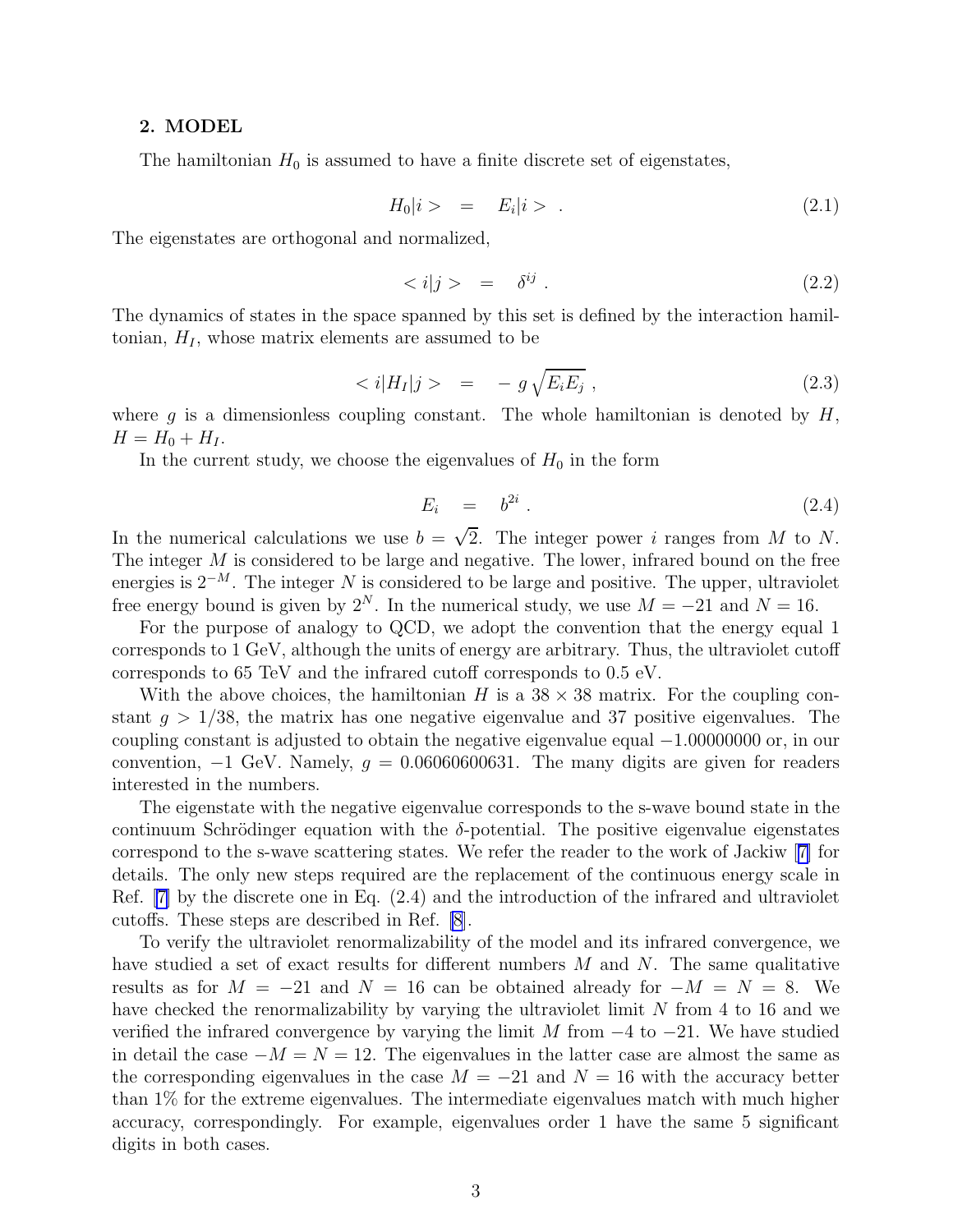We calculate effective hamiltonians using the similarity renormalization group equations in the differential form. The effective hamiltonians are parametrized by their width in energy. The width is denoted by  $\lambda$ .

We use Wegner's flow equation [\[6\]](#page-13-0) which provides a very elegant definition of the similarity transformation with a uniform band width and an explicit expression for the generating matrix. The effective hamiltonian matrices,  $\mathcal{H} \equiv \mathcal{H}(s)$ , are parametrized by the parameter s. s ranges from 0 to  $\infty$ . Wegner's original notation for this parameter was  $\ell$  instead of s. It will be shown that the hamiltonian width is given by  $\lambda = 1/\sqrt{s}$ .

The effective hamiltonian is divided into two parts,

$$
\mathcal{H} = \mathcal{D} + \mathcal{H} - \mathcal{D} \equiv \mathcal{D} + \mathcal{V}.
$$
 (2.5)

 $\mathcal D$  is the diagonal part of the effective hamiltonian matrix,

$$
\mathcal{D}_{mn} = \mathcal{D}_m \delta_{mn}, \qquad (2.6)
$$

where  $\mathcal{D}_m = \mathcal{H}_{mm}$ . V is the effective interaction. It is equal to the off-diagonal part of the matrix  $H$ . The Wegner flow equation is [\[6](#page-13-0)]

$$
\frac{d\mathcal{H}}{ds} = [[\mathcal{D}, \mathcal{H}], \mathcal{H}], \qquad (2.7)
$$

with the initial condition

$$
\mathcal{H}(0) = H. \tag{2.8}
$$

Equations (2.7) and (2.8) ensure that  $\mathcal{H}(s)$  is a unitary transform of the initial Hamiltonian H. In terms of the matrix elements, we have

$$
\frac{d\mathcal{H}_{mn}}{ds} = -(\mathcal{D}_m - \mathcal{D}_n)^2 \mathcal{V}_{mn} + \sum_{\ell} (\mathcal{D}_m + \mathcal{D}_n - 2\mathcal{D}_\ell) \mathcal{V}_{m\ell} \mathcal{V}_{\ell n} , \qquad (2.9)
$$

Equation (2.9) can be approximately solved for a small coupling constant g by keeping only terms order 1 and g. Namely,

$$
\mathcal{H}_{mn}(s) = E_m \, \delta_{mn} \quad - \quad g \sqrt{E_m E_n} \, \exp \left[ -s \left( E_m - E_n \right)^2 \right] \,. \tag{2.10}
$$

In this approximation,  $\mathcal{D}_m = (1 - g)E_m$ . It is clear that the parameter s and the width  $\lambda$ of the similarity renormalization scheme are simply related,  $s = \lambda^{-2}$ . The similarity factor is a Gaussian function.

It is well known that the coupling constant g must depend on the upper energy bound,  $2^N$ , in order to eliminate the logarithmic divergences in higher orders when  $N \to \infty$ . Ref. [\[8](#page-13-0)] demonstrated that the Wegner flow equation has the standard renormalization group interpretation. Lowering the width  $\lambda = s^{-1/2}$  in the discrete model is similar to lowering the upper bound on the energies of the interacting states. Therefore, in the higher order analysis, we replace the coupling constant g in Eq. (2.10) by the running coupling  $\tilde{g}(s)$  and use the expansion in  $\tilde{g}(s)$  to remove the logarithmic divergences. We will gradually change the notation from the mathematical parameter s to the hamiltonian energy width  $\lambda$  in our parametrization of the effective hamiltonians, including the running coupling constant.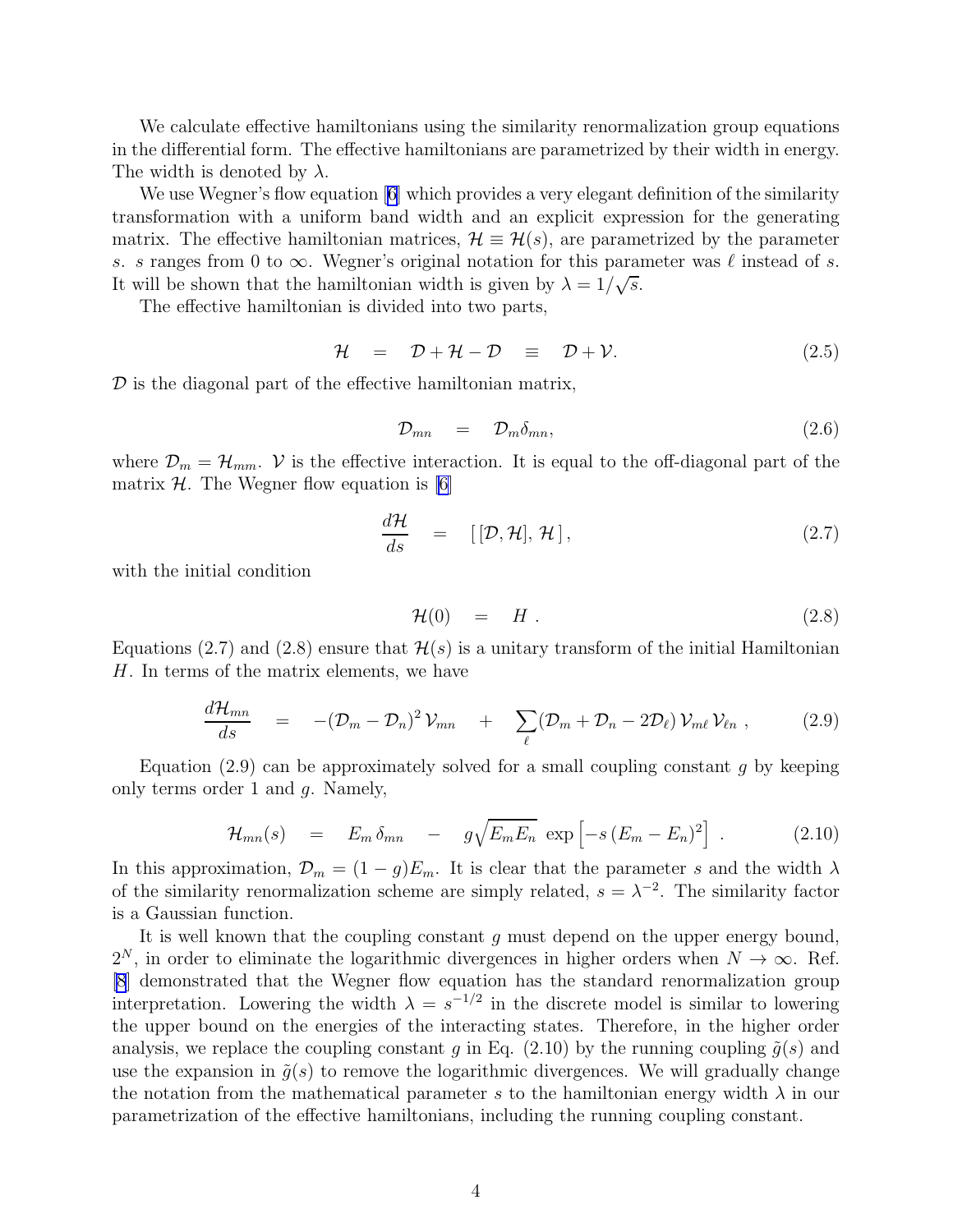The small coupling and large width approximation for  $\tilde{g}(s)$  can be derived in the following way.  $E_m$  and  $E_n$  are very small numbers for m and n close to M. Therefore, Eq. (2.9) for m and n close to M,  $q \ll 1$  and s close to 0, reduces to

$$
\frac{d\tilde{g}}{ds} = -\tilde{g}^2 \frac{d}{ds} \sum_{\ell} \exp\left[-2 E_{\ell}^2 s\right]. \tag{2.11}
$$

Integration of Eq. (2.11) for our choice of the model parameters gives the approximate running coupling constant

$$
\tilde{g}_a(\lambda) = \frac{g}{1 - g(17.4 - \log \lambda^2 / \log 4)}.
$$
\n(2.12)

 $\lambda$  is taken in units of GeV. The number 0.4 results from Eq. (2.11), because the contributions of terms with  $\ell$  close to  $\log \lambda^2 / \log 4$  are smaller than 1.

Eq.  $(2.12)$  implies that the family of the effective theories exhibits typical asymptotic freedom behavior: the coupling gets smaller when the effective cutoff  $\lambda$  is large.

The effective hamiltonians can be written now as

$$
\mathcal{H}_{mn}(\lambda) = E_m \delta_{mn} - \tilde{g}_a(\lambda) \sqrt{E_m E_n} \exp \left[ - [E_m - E_n]^2 / \lambda^2 \right] + corrections \quad (2.13)
$$

Here,  $\mathcal{D}_m(\lambda) = [1 - \tilde{g}_a(\lambda)]E_m + corrections.$ 

Eq. (2.13) demonstrates the utility of Wegner's equation. However, the uniform width of the effective hamiltonian distinguishes this solution from the widening band structure in the similarity scheme from Refs. [\[2](#page-12-0)] and[[3](#page-12-0)]. The widening of the band is useful in high order perturbation theory. A whole class of generalized Wegner equations for the hamiltonian matrix elements can be written which allow the high energy widening of the effective hamiltonian width. Namely,

$$
\frac{d\mathcal{H}_{\lambda}}{d\lambda^2} = \frac{-1}{\lambda^4} [F\{\mathcal{H}\}, \mathcal{H}_{\lambda}]. \qquad (2.14)
$$

In the original Wegner case,  $F\{\mathcal{H}\} = [\mathcal{D}, \mathcal{H}]$ . We have made calculations in the model using different formulae for the operation F. For example, we used  $[F\{\mathcal{H}\}]_{mn} = \theta[|\Delta_{mn}|$  $x\frac{1}{(\Delta_{mn} - x)^k \Delta_{mn} \mathcal{H}_{mn}}$ , where  $\Delta_{mn} = \frac{(\mathcal{D}_m - \mathcal{D}_n)}{(\mathcal{D}_m + \mathcal{D}_n)}$  and x is a function of  $\lambda$  such that $1 > x(\lambda) > x_0 > 0$ , (see also Ref. [[10](#page-13-0)]). Nevertheless, we limit the present paper discussion to the application of the original Wegner equation, for simplicity and because no clear advantage of the more general equations over the Wegner equation has been visible in the numerical studies we performed so far.

The structure of Eq. (2.10) demonstrates that the approximate solution including the running coupling cannot be obtained in the first order perturbation theory. Eq. (2.11) shows that the running coupling constant approximation can be obtained in perturbation theory if one keeps terms order  $\tilde{g}^2$ . The approximate running coupling  $\tilde{g}_a(\lambda)$  is given in Eq. (2.12).

The question is how large are the corrections indicated in Eq. (2.13). The next Section describes our numerical study of the model.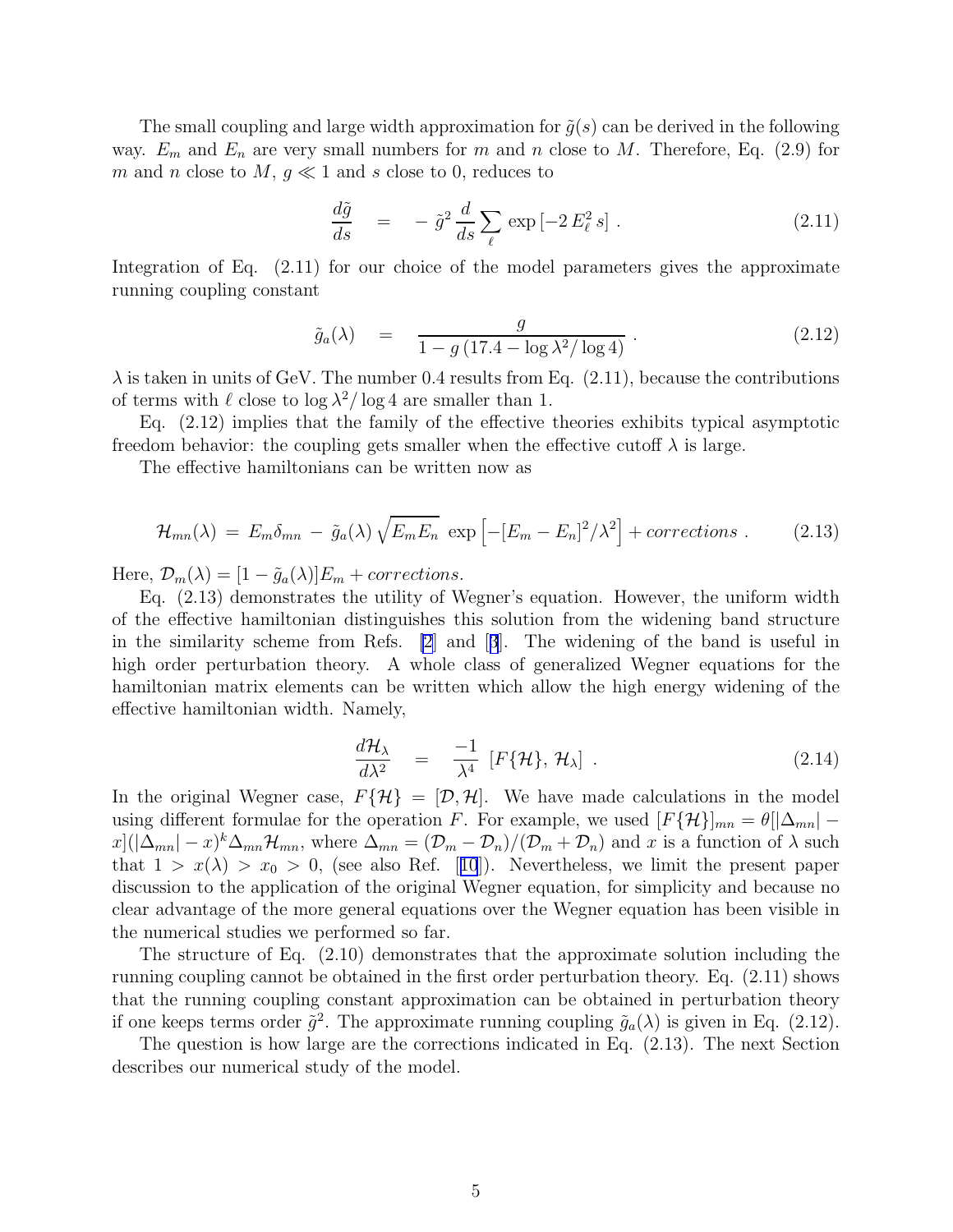### 3. NUMERICAL RESULTS

The goal of our numerical study is to understand the structure and determine the usefulness of the effective hamiltonians for the calculation of the bound state energy. We want to find out if perturbatively calculated effective hamiltonians of small width (of order 1 GeV) can reproduce the bound state eigenvalue. We are interested in perturbation theory because it is the tool we can use in the hamiltonian approach to QCD. We aim to make the width  $\lambda$ as small as possible because the smaller is the width the smaller basis of effective states is required to calculate the bound state eigenvalue.

The questions how small can be the width of the perturbatively calculated effective hamiltonians and how well the hamiltonians can reproduce the bound state properties, are of principal interest because the perturbative running coupling constant grows in asymptotically free theories when the width gets smaller and at some unknown point perturbation theory becomes useless.

The approximate result for the running coupling constant  $\tilde{g}_a(\lambda)$  in Eq. (2.13) can be compared to the exact value of the running coupling. The exact solution is obtained by the numerical integration of the flow equation, i.e. Eq. (2.7). The numerical computations were performed using the Runge-Kutta integration algorithm of rank 4. [\[9](#page-13-0)] The results were obtained using two independent alghorithms. The hamiltonians were cross-checked using various theoretical conditions such as the hermiticity and width-independence of the eigenvalues.

The exact running coupling,  $\tilde{g}(\lambda)$ , is defined as

$$
\tilde{g}(\lambda) = -\mathcal{H}_{M,M+1}(\lambda) / \sqrt{E_M E_{M+1}} \quad . \tag{3.1}
$$

Fig. 1. shows the running coupling constants  $\tilde{g}$  and  $\tilde{g}_a$  as functions of the width  $\lambda$ . It is visible that the approximate solution blows up in the flow before the effective hamiltonian width is reduced to the scale where the bound state is formed.

The bound state formation scale is defined using the relevant effective hamiltonian matrix element  $\tilde{\mu}$  which is defined as

$$
\tilde{\mu}(\lambda) = \mathcal{H}_{-1,-1}(\lambda) - 0.5 \,\text{GeV} \quad . \tag{3.2}
$$

 $\tilde{\mu}$  becomes equal −1.5 GeV when the diagonal matrix element  $\mathcal{H}_{-1,-1}$  of the effective hamiltonian becomes equal to the bound state eigenvalue,  $-1$  GeV. The width  $\lambda$  where the bound state eigenvalue appears on the diagonal is equal about 0.5 GeV.  $\tilde{\mu}$  stays constant for smaller λ. This width scale (order 1 GeV) is called the bound state formation scale. The exact result of integrating Eq. (2.7) gives the function  $\tilde{\mu}(\lambda)$  which is plotted in Fig. 1.

Fig. 1 also shows that the exact effective coupling constant is close to the one in Eq. (2.13). This is a hint for that the corrections indicated in Eq. (2.13) are small for  $\lambda$  larger than order 16 GeV. The effective hamiltonians for smaller  $\lambda$  may still have similar structure but the running coupling is not given by Eq. (2.12).

The most important feature visible in Fig. 1 is that the exact effective coupling constant does not grow unlimitedly. This encourages us to use expansion in the running coupling constant in calculations of the effective hamiltonians.

On the other hand, the diagonal matrix elements  $\mathcal{D}_m = (1 - \tilde{g})E_m$  with small m become negativewhen  $\tilde{g}$  grows above 1. [[8\]](#page-13-0) Thus, the absolute energy order of states is reversed. The diagonal matrix elements for states corresponding to lowest  $E_m$  become negative but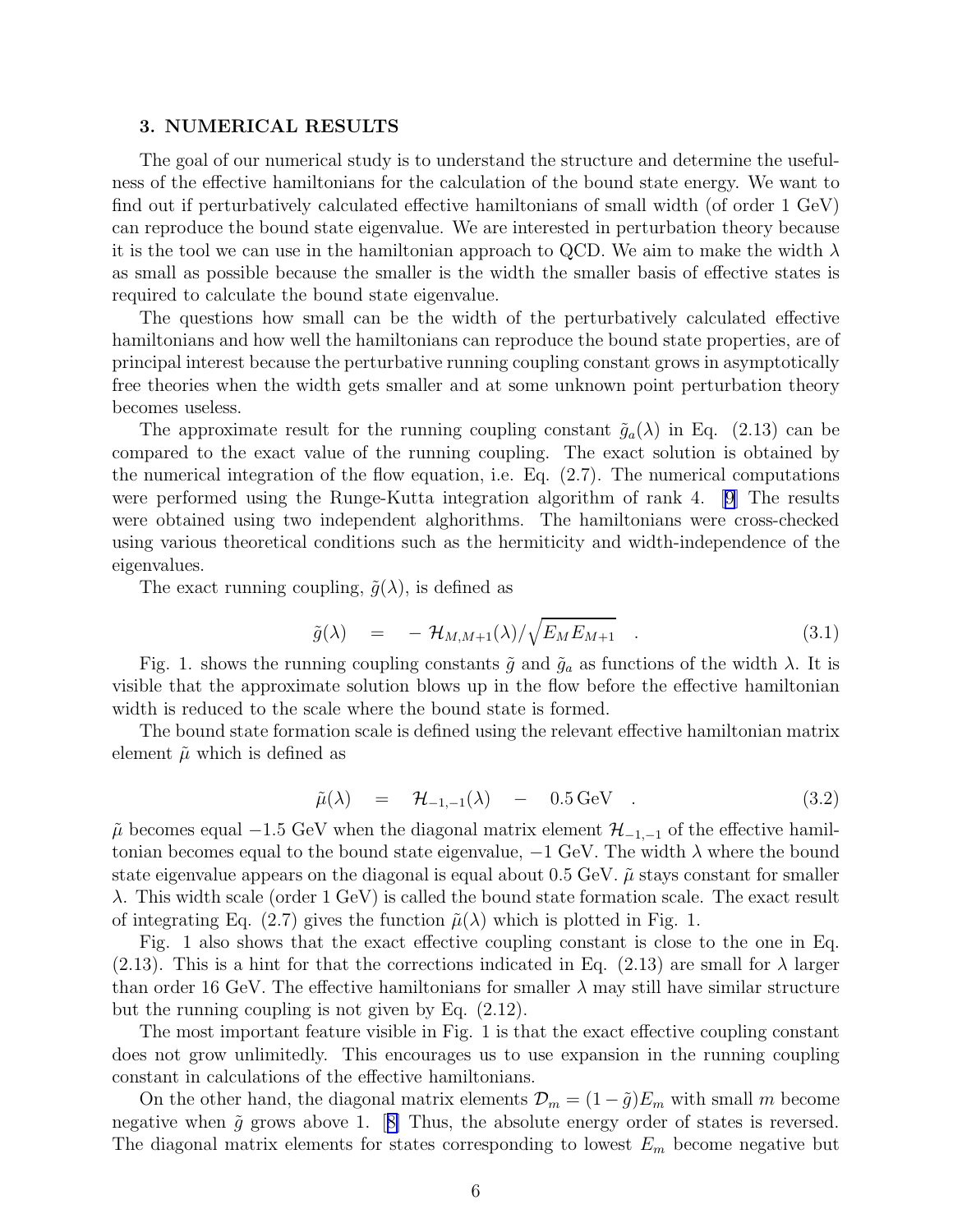they are small in modulus. At the same time, the diagonal matrix elements for states corresponding to larger  $E_m$  become more negative. Therefore, when  $\tilde{g}$  grows above 1, the states corresponding to some originally intermediate energy range become much lower on the energy scale than all other states.

This inversion feature reverses the rôle of the bilinear terms. The coupling stops growing and it begins to drop. At the same time the bound state eigenvalue is localized in the diagonal matrix element  $\mathcal{H}_{-1,-1}$ . This matrix element corresponds to the state which appears to be at the bottom of the energy scale. The bound state dynamics is located in matrix elements at the center of the effective hamiltonian matrix instead of the lowest indices corner, as one might expect if the lowest momentum scales were important in the bound state formation. Further renormalization group flow reduces  $\tilde{q}$  below 1 and successively establishes small positive eigenvalues on the diagonal. In other words, the negative bound state eigenvalue is settled before many low positive eigenvalues are. The bound state eigenvalue appears almost independently of what happens at the bottom of the positive spectrum. This can be verified by changing M. The hamiltonian width  $\lambda$  limits couplings of a given state with other states to a limited number of states whose diagonal matrix elements are within the range order  $\lambda$  around the given state diagonal matrix element. For  $b^2 = 2$  only a small number of states participate in the interaction of states with the diagonal matrix elements larger than  $\lambda$ . Therefore, when  $\lambda$  drops below the bound state formation scale, the small energy (small diagonal matrix element) states are decoupled from the bound state dynamics.

The rise of the coupling above 1 and the inversion feature suggest that even in the full hamiltonian flow the perturbative expansion is useless at the bound state formation scale. But the coupling approaches 1 from below rather smoothly. We can ask for how small  $\lambda$  the effective hamiltonian can be reliably calculated in perturbation theory.

Scaling symmetry in the model and Fig. 1 suggest a large range of validity of perturbation theory down to at least the width order 16 GeV where the formula (2.12) begins to fail. Namely, the hamiltonians in Eq. (2.13) possess the discrete scaling symmetry: two effective hamiltonians for two values of the width  $\lambda$  differing by the factor  $b^{-2}$  have matrix elements related by the shift  $i \to i - 1$  and  $j \to j - 1$  and replacement of  $\tilde{g}(\lambda)$  by  $\tilde{g}(b^{-2}\lambda)$ . Thus, the flow of the effective hamiltonians is reduced to the change of the width and the coupling constant for as long as one can neglect the boundary effects due to finite  $N$  and  $M$ . Since the coupling in Eq. (2.12) is obtained keeping terms order  $\tilde{g}^2$  and it runs correctly down to about 16 GeV, one can expect that Eq. (2.13) describes the effective hamiltonians correctly down to that scale.

Fig. 2 shows the bound state eigenvalue of approximate effective hamiltonians in ratio to the exact value −1 GeV, as a function of the width  $\lambda$ . Ratios formed this way will be used as measures of the accuracy of effective hamiltonians throught this work.

Three approximations are shown in Fig. 2. The one denoted by  $E$  results from diagonalization of hamiltonians given by Eq. (2.13) with corrections set equal 0 and inserting the exact value of  $\tilde{g}(\lambda)$  for  $\tilde{g}_a(\lambda)$ . The curve labeled by  $\mathcal D$  is obtained in the same way except for one modification that in the exponent  $E_m$  and  $E_n$  are multiplied by the factor  $1 - \tilde{g}(\lambda)$ . This multiplication replaces  $E_m$  and  $E_n$  in the exponent by  $\mathcal{D}_m$  and  $\mathcal{D}_n$ , respectively. The intermediate curve marked g is obtained by using  $\mathcal{D} = (1 - g)E$  in the exponent, i.e. the initial coupling instead of the running one.

The three curves show strong deviation from the exact eigenvalue at the beginning of the flow. This is caused by the boundary effect due to the cutoff  $N$ . The curves also deviate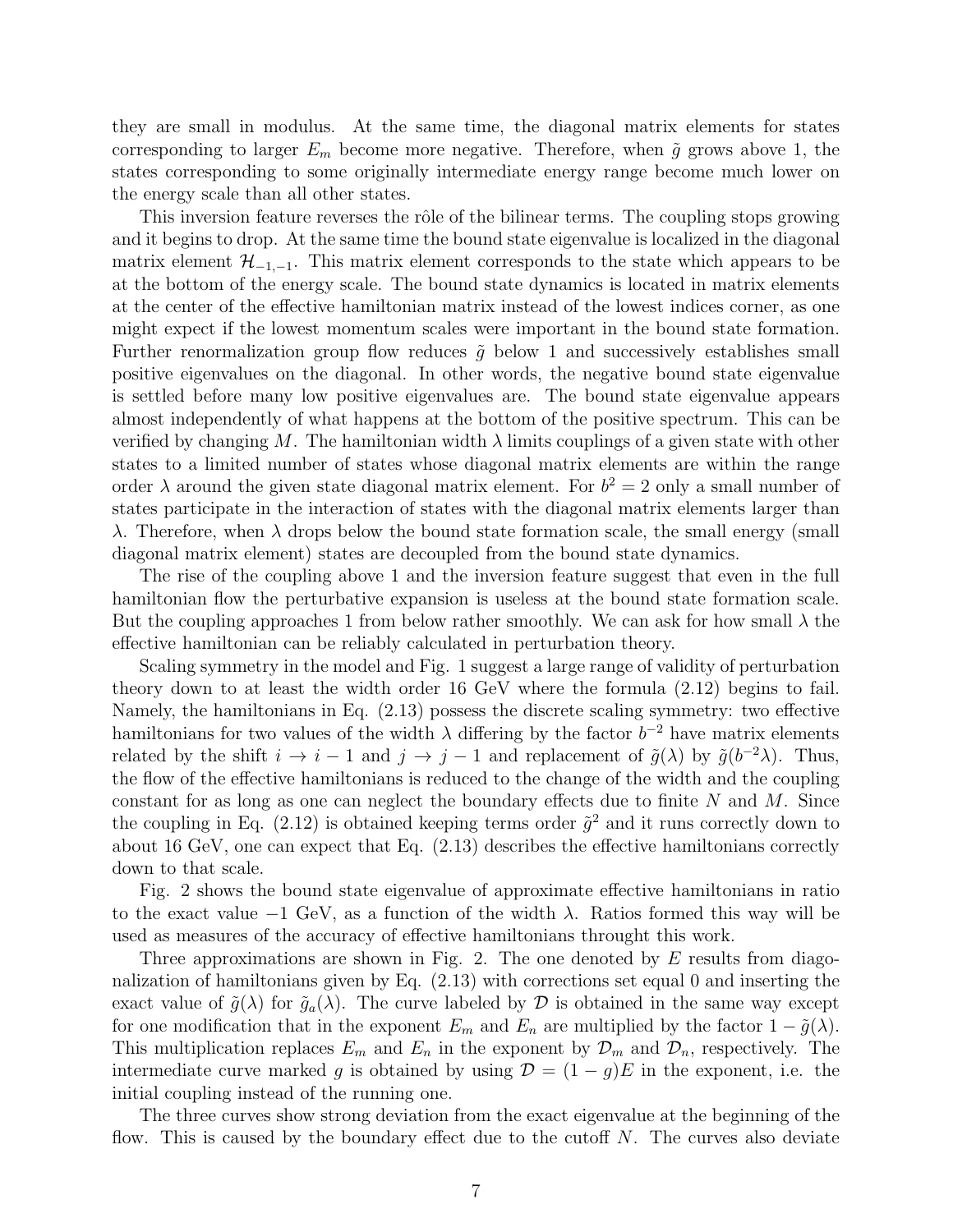from 1 at small width. This deviation shows the limited validity of the approximation. It is also clear that the gaussian similarity factor with free energies gives a better approximation than the same factor with the diagonal matrix elements.

Fig. 2 suggests that a few terms of expansion in the running coupling (e.g. only terms order 1 and  $\tilde{g}$  are used in the case of curve E) may produce effective hamiltonians whose bound state eigenvalue accuracy is order 10% and whose width is smaller than 16 GeV. The amazing result is that by simply introducing the similarity function and varying the coupling one can reduce the width of the hamiltonian by a factor order 4000 and make a small error. Other eigenvalues are more accurate with the exception of eigenvalues order or larger than  $\lambda$  for which the approximation is not expected to work. However, the width is still quite far from the bound state formation scale. The key question now is how far down in the width one can get using an expansion in the running coupling constant.

The first comment we wish to make concerning perturbation theory is that the direct expansion in powers of the initial coupling  $g$  is not useful for calculating effective hamiltonians with small width. This is illustrated in Fig. 3 by the plot of the ratio of the effective hamiltonian bound state eigenvalue to the exact result for hamiltonians of width  $\lambda$  calculated using expansion into a series of powers of  $g$  up to 1, 2, 3 and 4. Note that the analogy between the model and QCD is such that  $q$  in the model corresponds to the strength of the two-particle interaction which is of the second order in QCD. Therefore, terms order  $q$  here correspond to terms order  $g_{QCD}^2$ , terms order  $g^2$  correspond to terms order  $g_{QCD}^4$  etc. Fig. 3 clearly demonstrates that perturbative expansions in terms of the canonical coupling constant in the initial hamiltonian are not suitable for applications in the bound state dynamics.

The reason we stress this fact here despite that such result might be expected in the lagrangian approach, is that we study a hamiltonian approach. The hamiltonian approach is different in many respects from the familiar perturbative lagrangian approaches. [\[1](#page-12-0)] In the light-front hamiltonian approaches, it is often silently assumed that one can analyse nonperturbative aspects of the light-front QCD hamiltonian dynamics using canonical hamiltonian terms and neglecting the running coupling effects. Fig. 3 warns us not to do so.

In contrast to Fig. 3, Fig. 4 shows results obtained from effective hamiltonians calculated in the second order expansion in terms of the effective coupling constant  $\tilde{g}(\lambda_0)$ , for a set of choices of  $\lambda_0$ . The curves are marked by the value of  $\lambda_0$  in GeV. For comparison, we include the second order result of the expansion in terms of g which is marked by the sign  $\infty$  and equals to the curve marked 2 in Fig. 3. The actual value of  $\tilde{g}$  which is used to evaluate the hamiltonians  $\mathcal{H}(\lambda)$  is equal to the exact value of  $\tilde{g}(\lambda_0)$  in the model. In a theory where an exact solution is not known, the exact coupling constant  $\tilde{g}(\lambda_0)$  is not known and its value must be fitted in  $\mathcal{H}(\lambda)$  at a useful value of  $\lambda$ . Varying of  $\lambda$  should not cause significant changes if the approximation and the fit are nearly exact.

The expansion of the renormalization group flow in powers of an effective coupling  $\tilde{q}(\lambda_0)$ is done in the following way. One expands the flow in powers of the initial  $g$  and computes  $\tilde{g}(\lambda_0)$  as a series in g using Eq. (3.1). The latter series is inverted and g is calculated as a series in  $\tilde{g}(\lambda_0)$ . Then, the whole family of effective hamiltonians parametrized by  $\lambda$  is calculated in expansion of powers of  $\tilde{g}(\lambda_0)$  by substituting the inverted series into the known expansion in powers of g.

Thus, the effective hamiltonians are calculated using expansion in powers of  $\tilde{g}(\lambda_0)$ . They are diagonalized and their bound state eigenvalues are plotted as functions of  $\lambda$ , for every single value of  $\lambda_0$  we choose. It is expected that an expansion in powers of  $\tilde{g}(\lambda_0)$  works only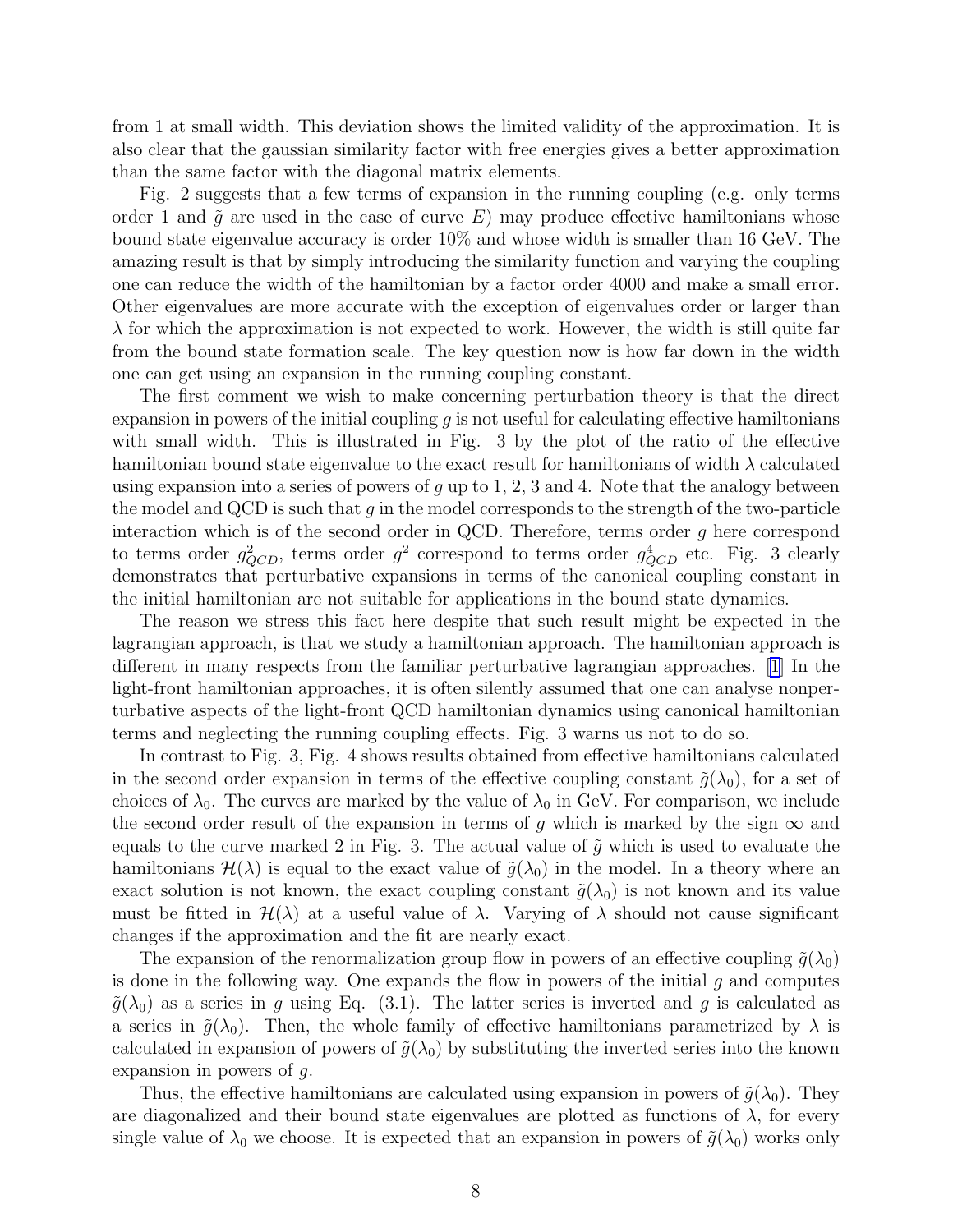for effective hamiltonians with widths  $\lambda$  in the vicinity of  $\lambda_0$ . This feature is clearly visible in Fig. 4 for  $\lambda_0 = \infty$ , 512, 32, 8, 2 and 1 GeV. The arrows in Fig. 4 show points where  $\lambda = \lambda_0$ .

The next question is what happens in the higher orders of perturbation theory. This question can be only partially answered on the basis of the limited numerical studies we have performed. Therefore, we limit the discussion here to the analysis of the lowest orders in the perturbative expansion for the key matrix element of Eq.  $(3.2)$  and the bound state eigenvalue.

Firstly, note that Eq. (2.12) can be viewed as a result of summing a geometric series. It is clear that when  $\lambda$  approaches 2 GeV, the coefficients in the expansion of  $\tilde{g}_a$  in powers of q grow as powers of N. Therefore, one should expect that when  $q > 1/N$  the series will not converge. The value of g we are using in the model is only a little bit smaller than  $1/16$ , as required by the condition for the bound state energy to be  $-1$  GeV. For  $\lambda \gg 2$  GeV the coefficients are powers of much smaller numbers than N and one can expect a small number of terms to reproduce the running coupling value, but when the width gets small, the number of terms in the expansion must become very large to reach the approximate result. When one switches to the expansion in the exact running coupling constant, the number of needed terms is unknown. We will discuss the lowest 6 terms only.

Secondly, it follows from Fig. 1 that the exact solution for  $\tilde{q}(\lambda)$  is limited and always stays below 1.1, in a dramatic distinction from the approximate running coupling result which diverges below 4 GeV. This suggests that the perturbative expansion for the full hamiltonian may be extendible beyond the barrier around 4 GeV. We show below it does happen so for the first three terms in the expansion.

The difficulty we encounter with terms of higher order than  $\tilde{g}^2$  can be seen still using Eq. (2.12). Suppose  $\lambda = 16$  GeV. We see in Fig. 1 that the second order perturbative result for  $\tilde{g}_a(16 \,\text{GeV})$  is quite close to the exact coupling constant  $\tilde{g}(16 \,\text{GeV})$ . So, let us approximate the function  $\tilde{g}(\lambda)$  by the function  $\tilde{g}_a(\lambda)$  for  $\lambda \ge 16$  GeV. Then, using Eq. (2.12) at  $\lambda = 16$ GeV, one obtains the inverse series

$$
g = \tilde{g} - (13.4 \tilde{g})^2 + (13.4 \tilde{g})^3 - (13.4 \tilde{g})^4 + \dots, \qquad (3.3)
$$

with the alternating sign. The first 6 actual coefficients which replace the successive powers of 13.4 in the full perturbative expansion are: 1.0, −13.42, 177.3, −2309, 29752 and −379277. For example, the approximation in Eq. (3.3) deviates from the actual coefficients by about 5% for the coefficient of  $\tilde{g}^4$  and about 20% for  $\tilde{g}^6$ .

Now, let us calculate the matrix element  $\tilde{\mu}$ (16 GeV) of Eq. (3.2) as a power series in g. The actual coefficients are −0.50, −6.71, −88.6, −1153, −14832 and −188759. Inserting the expansion from Eq. (3.3) one obtains the coefficients in  $\tilde{\mu}$ (16 GeV) in front of the powers of  $\tilde{g}(16 \,\text{GeV})$ , from the 1st to 6th, equal  $-0.5$ , 0.0008, 0.04,  $-0.14$ , 1.2 and  $-17.3$ , correspondingly. One can easily test the series and see that it provides a good convergent approximation to the  $\tilde{\mu}(\tilde{q})$  for very small values of  $\tilde{q}$ , such as 0.001 or even 0.01.

The exact value of the running coupling constant,  $\tilde{g}(16 \,\text{GeV})$ , is of the order 0.27. For this value of  $\tilde{g}$  one obtains the result  $\tilde{\mu}$ (16 GeV) = [-0.13500+0.000057+0.00079 -0.00074+ 0.00174 − .00671] GeV. This sum does not include terms order 1. The first term comes from the order  $\tilde{g}$ , second from  $\tilde{g}^2$  etc..

It is clear now that for the first three terms order  $\tilde{g}^k$  with  $k = 0, 1$  and 2 we can expect convergence of the effective hamiltonian calculation while the higher orders may destroy it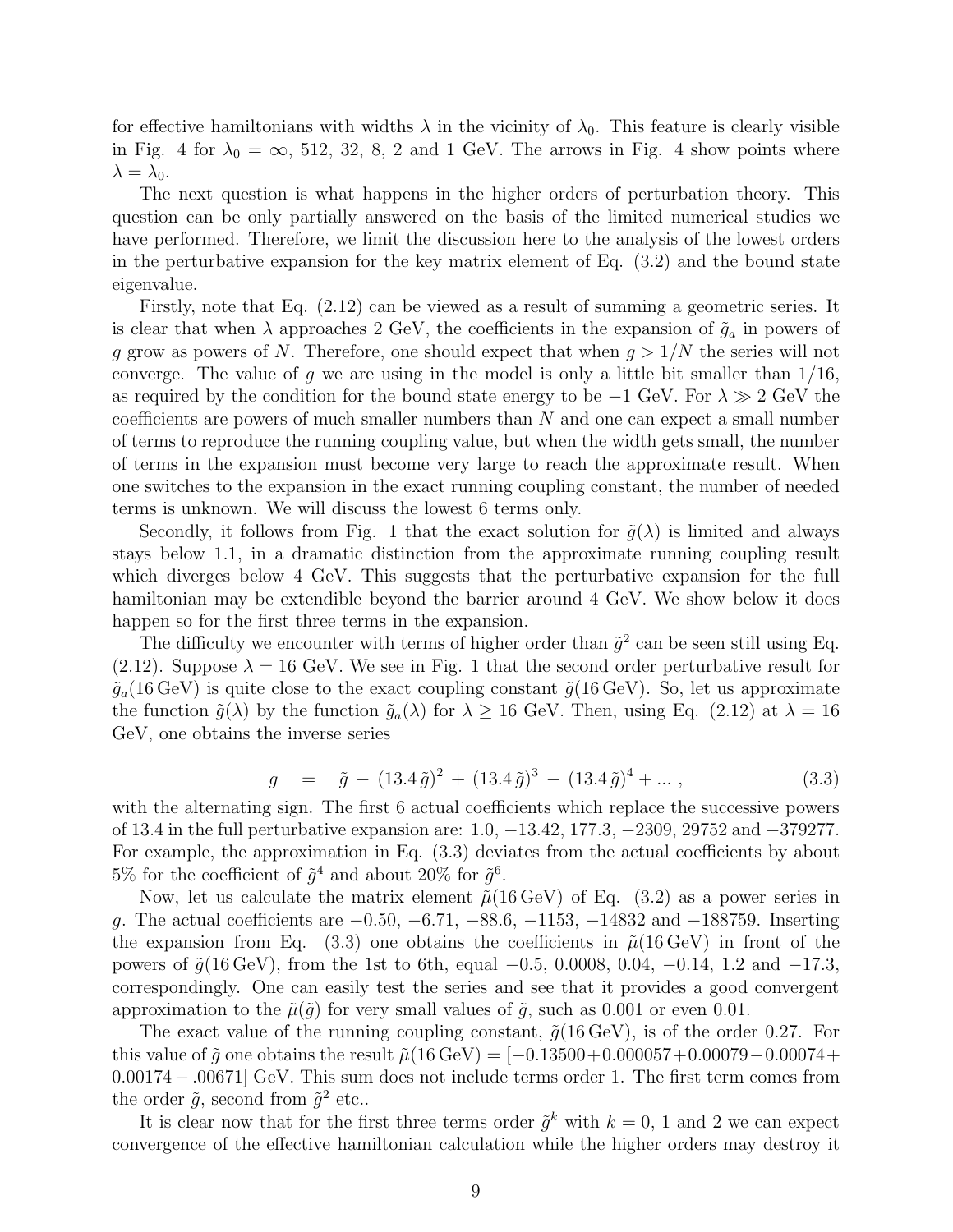if one keeps only a few terms.

The need for many orders in the expansion to reach convergence beyond the first three terms in the expansion can be suggested already on the basis of Fig. 1. Namely, we see that the perturbative switching of  $g_a(\lambda)$  from  $+\infty$  to  $-\infty$  is smoothed out in the full renormalization group flow of  $\tilde{g}(\lambda)$ . However, the turn of the curve  $\tilde{g}$  below 1 GeV is sharp and a large number of terms is required to reproduce the whole curve.

It is also visible, that the successive terms may cancel out. For example, the fourth order term may remove a large contribution of the third order term. If the numerical cancelation appears for many digits, the round off errors require a close examination.

We have not performed extended studies of the model beyond the lowest order terms. Therefore, we limit ourself to the presentation of Figs. 5 and 6 which illustrate what happens up to terms order  $\tilde{g}^4$ . The effective hamiltonian  $\mathcal{H}(\lambda)$  is expanded in a series of powers of  $\tilde{g}(\lambda)$  (i.e. the running coupling at the same value of  $\lambda$ ).

Fig. 5 shows the accuracy of the perturbatively calculated effective hamiltonians as measured by the matrix element  $\tilde{\mu}(\lambda)$  from Eq. (3.2) in ratio to the exact value. The expansion including terms order 1 and  $\tilde{g}$  works with 10% or even better accuracy down to the width 1 GeV. It is also visible, that the expansion including terms order  $\tilde{g}^2$  produces accuracy on the order of 3% or better down to the width order 2 GeV but the accuracy drops down significantly near 1 GeV. The third power term produces a considerable drop in the accuracy which is then partially counterbalanced by the inclusion of the fourth power term. The oscillation pattern needs further studies to explain. We have not performed such studies.

Fig. 6. shows the accuracy of the bound state eigenvalue obtained from diagonalization of the effective hamiltonians  $\mathcal{H}(\lambda)$  expanded in powers of the running coupling  $\tilde{g}(\lambda)$  including powers up to 1, 2, 3 and 4, respectively. The curve 1 for the first order calculation matches curve  $E$  in Fig. 2 away from the ultraviolet (left) boundary region. This feature confirms the expectation based on Figs. 1 and 2 that a low order perturbative expansion in the running coupling constant can accurately reproduce the effective hamiltonians at small width. The curve 2 represents the result of the second order expansion and shows a considerable improvement. The accuracy is about 10% or better down to the width 1 GeV which is at the edge of the bound state formation scale. The second power of  $\tilde{g}$  in the model is analogous to the fourth power of the coupling constant in QCD. Thus, the analogous calculation in QCD requires the fourth order expansion of the effective hamiltonians in powers of the strong interaction coupling constant.

It is visible in Fig. 6 that for the small values of  $\tilde{g}$  the perturbative expansion is convergent. However, as expected, at small widths the powers 3 and 4 of the coupling constant appear with large coefficients. The curve including terms up to the third power of  $\tilde{g}(\lambda)$  falls down quite low when we substitute the exact value of the coupling.

The fourth order curve labeled 4 is ended at the bottom edge of the figure to avoid overlap with curves 1 and 2. In fact, the curve 4 continues down to about 0.53 at  $\lambda = 16$ GeV, shoots back up to 0.94 at about 12 GeV, deeps down again to about 0.5 at 8 GeV and skyrockets right after 8 GeV crossing 1 and reaching about 100 at 1 GeV. This erratic behavior is clearly correlated with the pattern visible in Fig. 5.

Despite the slow convergence problem which requires further study, Figs. 1 to 6 illustrate the striking feature of the model that the bound state eigenvalue can be obtained from diagonalization of an effective hamiltonian with the width order 1 GeV with 10% accuracy.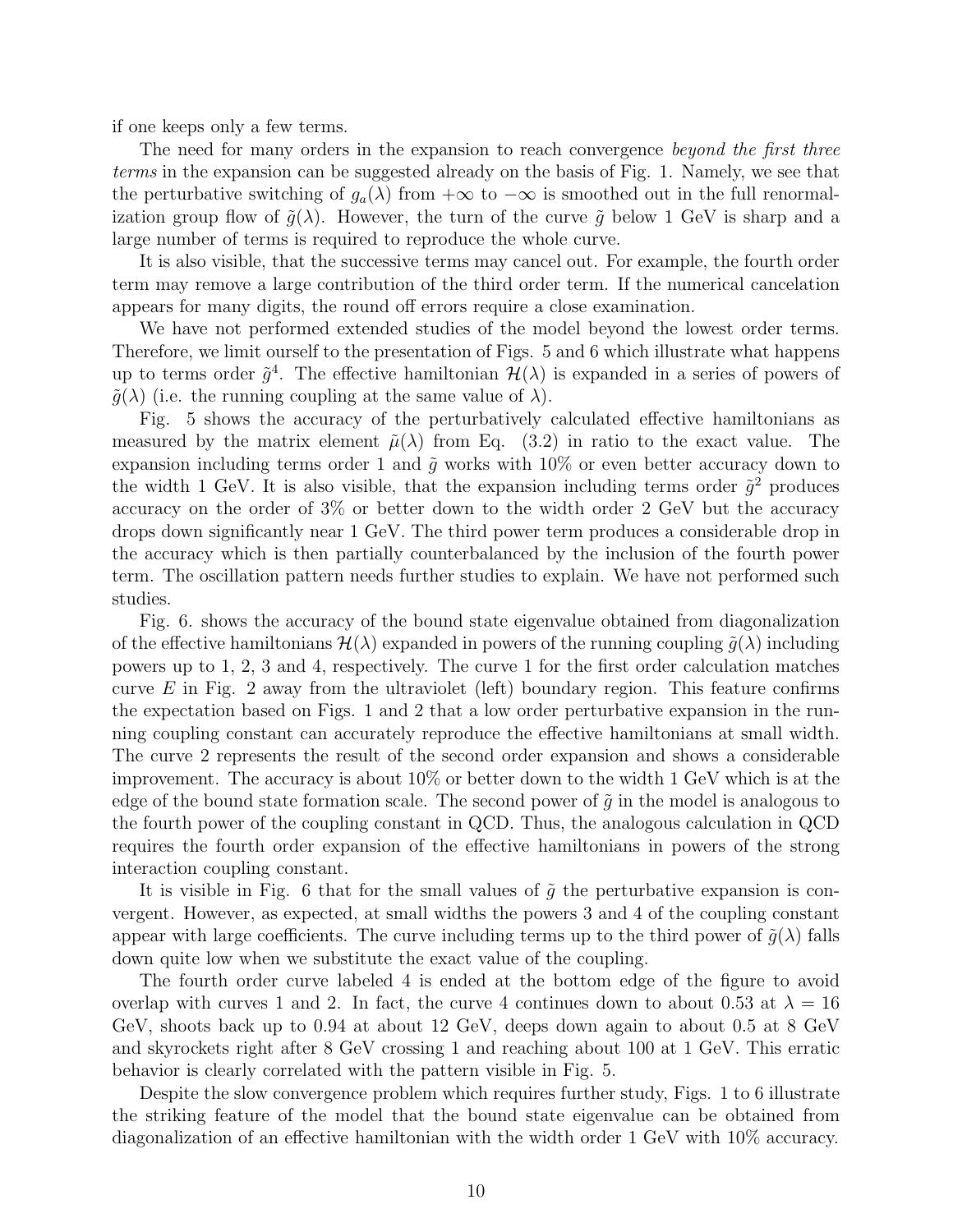The remaining question is how small the space of states can be on which one can project the narrow effective hamiltonian and reproduce the bound state eigenvalue by diagonalization of the projected matrix. The wave function is expected to be reproduced with a similar accuracy.

The answer is provided in Table 1. The table contains the ratio of the bound state eigenvalue obtained by the diagonalization of a small window matrix  $\mathcal{H}(\lambda)$  whose matrix elements are the same as the matrix elements of  $\mathcal{H}(\lambda)$  in the small window but they equal 0 everywhere outside the window. The indices of the window range from  $\tilde{m}$  to  $\tilde{n}$  including the limiting values. The bound state eigenvalue of the window is divided by the bound state eigenvalue of the whole effective hamiltonian. Table 1 gives the results obtained from  $H(1 \text{ GeV})$  which is calculated in second order expansion in the running coupling constant  $\tilde{g}(1 \,\text{GeV})$ . The bound state eigenvalue of the whole effective hamiltonian  $\mathcal{H}(1 \,\text{GeV})$  is equal −0.8902 GeV (the exact value is −1 GeV). The entries in Table 1 show that the small window matrix easily reproduces this result with a relatively high accuracy. This is a spectacular feature of the method and the model. For the coupling constant  $\tilde{q}(1 \text{ GeV})$  is equal 1.05 and still the bound state eigenvalue accuracy one obtains from the small window hamiltonians calculated in second order perturbation theory is on the order of 10%.

Table 1 demonstrates that our hamiltonian approach can be used to calculate a  $10 \times 10$  or even  $5 \times 5$  matrix whose lowest eigenvalue reproduces the full theory bound state eigenvalue with accuracy order 10 to 20%. This model result can be viewed as encouraging to pursue a similar strategy in case of QCD. However, the slow down or absence of convergence beyond the second order expansion near the bound state formation scale, require improvements.

### 4. CONCLUSION

We have studied two basic approximations which may be of help in the hamiltonian calculations of bound state properties in asymptotically free theories. The first one can be briefly described as constructing effective hamiltonians by introducing the similarity factors and adjusting coupling constants. We provide the definition of the asymptotically free running coupling constant in the hamiltonian approach. The second approximation is an expansion into a series of powers of the running coupling constant. In both cases, the bound state eigenvalues and eigenstates of the full theory are found by diagonalizing the effective hamiltonians.

Our model study suggests that one may hope to calculate effective hamiltonians down to the similarity width which is close to the bound state formation scale. The coupling constant growth is limited. Moreover, the effective hamiltonian can be diagonalized in a limited subspace of states which dominate the bound state dynamics, instead of using the full basis. The small window hamiltonian reproduces the whole effective hamiltonian bound state eigenvalue with accuracy order 10% or better.

The model exhibits an inversion of the energy hierarchy of states when the coupling constant becomes slightly larger than 1. On the one hand, this feature is welcomed because it decouples the small momentum scales from the bound state dynamics. On the other hand, this feature appears at the coupling larger than 1 and it is beyond the reach of a simple perturbation theory. One can ask if a similar difficulty must exist in QCD. The expected answer is no. For one may hope that gluons effectively obtain masses already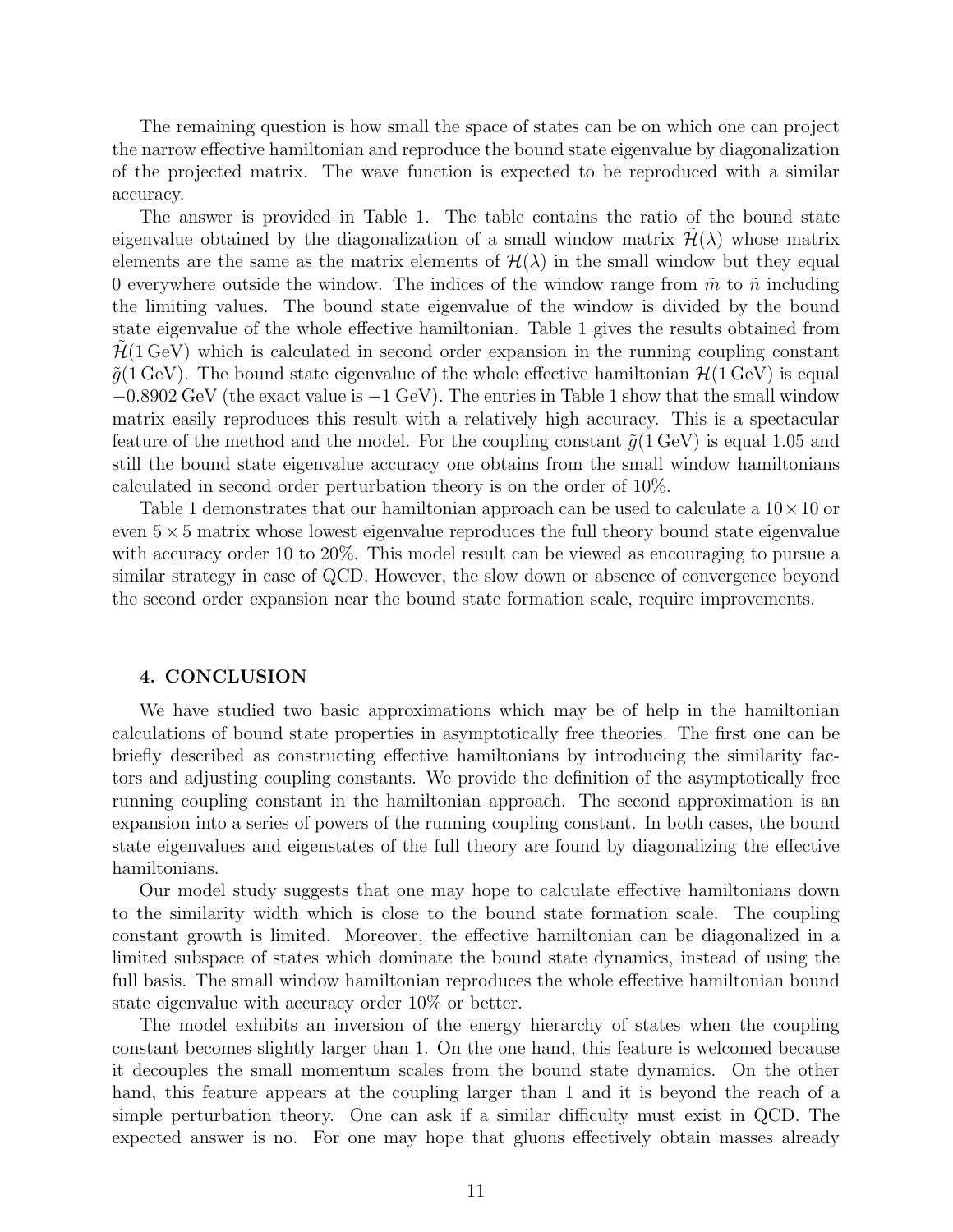at small values of the coupling constant through the gluonic couplings. These masses (or potentials) may set the states with gluons appart in energy when the width gets small before the coupling becomes too large for being treated in perturbation theory.

A comment is in order concerning the similarity approach in view of the latest findings in the lattice calculations that glueballs are unexpectedly heavy. [\[11\]](#page-13-0) The hypothesis is that glueballs are heavy because the effective potentials binding two gluons are much stronger (perhaps by a factor of four) than the potentials that bind quarks. The reason is that gluons are in the octet representation of  $SU(3)$ , which is analogous to being a doubly charged object in SU(1). Thus, if one compares a quark bound state to hydrogen, a glueball bound state is comparable to helium, but with one doubly-charged electron rather than two singly charged electrons. Obviously the helium and doubly charged electron are far more strongly bound than hydrogen is.

What this means is that as the coupling constant increases with decreasing hamiltonian width, the coupling of gluons will always be four times larger than the coupling for quarks, which suggests the gluon coupling would be expected to become strong enough to create a bound state of gluons while still too small to bind quarks. The strong gluon binding would naturally lead to a high effective mass for gluons, making them unlikely to be present in quark bound states. This would explain why we see no evidence of explicit constituent bound states involving gluons as well as quarks, yet allow the quark-quark potential to have strong higher order corrections. A major question for this picture would be to understand sum rules for deep inelastic scattering which have been interpreted as implying a large contribution from constituent gluons inside the proton. It might be that development of the similarity transformation formalism would show that sum rule data refers more to "current" quarks and gluons, before the similarity transformation is applied, rather than to constituent quarks and gluons after the transformation, where the gluon contribution could be very small by these arguments.

Our study shows that the convergence of perturbation theory is in jeopardy beyond the second order expansion for large values of the running coupling constant. Ref. [\[1\]](#page-12-0) suggested that one can use the phenomenological success of the constituent quark model to improve convergence when solving QCD in the light-front hamiltonian approach. The improvement is expected to result from using a constituent quark hamiltonian as a first approximation to the small width effective hamiltonian of QCD. The chance exists, that such a constituent quark hamiltonian is not much different from the theoretical one in QCD. Therefore, the distance to the true effective hamiltonian may be calculable in perturbation theory. We wish to add a comment on how this suggestion could be checked numerically in the model.

The analogous step could be done in the present model in the following way. For certain  $\lambda_0$ close to the bound state formation scale, order a few GeV, the running coupling,  $\tilde{g}_0 \equiv \tilde{g}(\lambda_0)$ , has a value comparable to 0.5. Let us denote the exact value of  $\tilde{g}_0$  by  $g_s$  (s is chosen for "strong"). The perturbative expansions towards smaller widths order 1 GeV in terms of  $\tilde{g}(\lambda)$  are hard to continue because of the large distance from the small coupling g in the initial hamiltonian. In these circumstances, we can add and subtract a suitable term in the hamiltonian  $\mathcal{H}(\lambda_0)$ , say  $\mu_{CQM}$ . This step changes nothing. But we can multiply the subtracted term by the ratio  $\tilde{g}_0/g_s$ . For  $\tilde{g}_0 = g_s$  nothing is changed in the theory. On the other hand, if we replace  $\tilde{g}_0$  by a small number, the subtracted term together with the original interaction can be treated as a small perturbation. In fact, if  $\mu_{CQM}$  represents the bulk of the effective hamiltonian then the difference between the effective hamiltonian and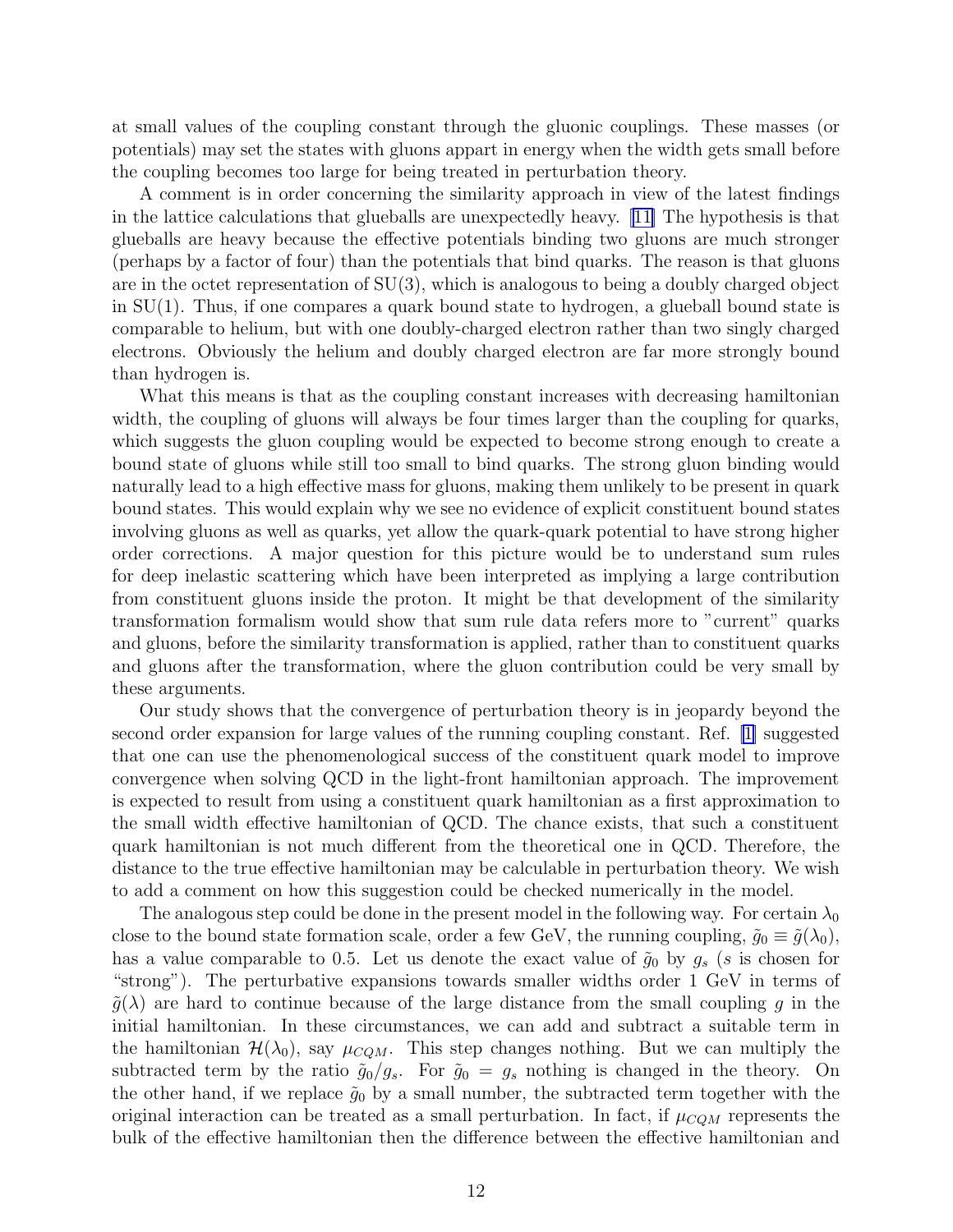<span id="page-12-0"></span> $\mu_{CQM}$  will not lead to large corrections even if  $\tilde{g}_0$  is rised to  $g_s$ . Thus, perturbation theory in terms of  $\tilde{g}_0$  could be continued towards the smaller widths and the coefficients could be kept small. One can think of the hamiltonian  $\mu_{COM}$  as a matrix which has only one matrix element different from 0, right in the place on the diagonal where the bound state eigenvalue appears. Other forms are also possible. The key example is provided by the approximations shown in Fig. 2. The general feature of the example is that it amounts to the insertion of the similarity factors and adjusting the couplings.

Another opportunity for improvement in the numerical accuracy is related to the irrelevant operators. Analysis of the renormalization group equations for low energy matrix elements suggests that for small widths  $\lambda$  the *corrections* on the right-hand side in Eq. (2.13) should include the term  $h(\lambda)$  with matrix elements of the form

$$
h_{mn}(\lambda) = \frac{\tilde{h}(\lambda)}{\lambda} (E_m + E_n) \sqrt{E_m E_n} \exp \left[ -[E_m - E_n]^2 / \lambda^2 \right] \,. \tag{4.1}
$$

A new coupling constant  $\tilde{h} \sim \tilde{g}^2$  is introduced. The new term behaves as  $\lambda^{-1}$  for large  $\lambda$ and it disappears for  $\lambda \to \infty$ . It remains to be verified how much this term can improve the accuracy of the perturbative evaluation of narrow effective hamiltonians and the resulting bound state eigenvalues. The two couplings  $\tilde{g}$  and h are related and should be considered coherently. [\[12](#page-13-0)]

Too little is known yet about equations of the type (2.14) to say if they can help in accelerating convergence of the perturbative expansion.

We should mention that when b is reduced towards 1 the number of states per unit of the energy grows and the resulting matrices would have to be much larger than in the example we described. In fact, an interesting problem arises when one considers more than one state at each scale. Namely, when we have only one state per scale then no degenerate or near neighbour interactions arise. If more states appear at each scale and they couple to the near neighbours, the couplings are not reduced by the similarity transformation. The interesting question is how large can be the effective energy range of such near neighbour interactions.

### Acknowledgement

One of us (SG) would like to thank The Ohio State Physics Department Nuclear, High Energy and Physics Education Groups, especially Robert Perry, Billy Jones, Martina Brisudov´a and Brent Allen, for the hospitality and discussions during his stay at OSU as a Fulbright Scholar in the academic year 1995/96 where some of the initial work on this model was done. Research described in this paper has been supported in part by Maria Sk lodowska-Curie Foundation under Grant No. MEN/NSF-94-190.

## References

- [1] K. G. Wilson et al., Phys. Rev. D49, 6720 (1994).
- [2] St. D. Glazek and K. G. Wilson, Phys. Rev. D48, 5863 (1993).
- [3] St. D. Glazek and K. G. Wilson, Phys. Rev. D49, 4214 (1994).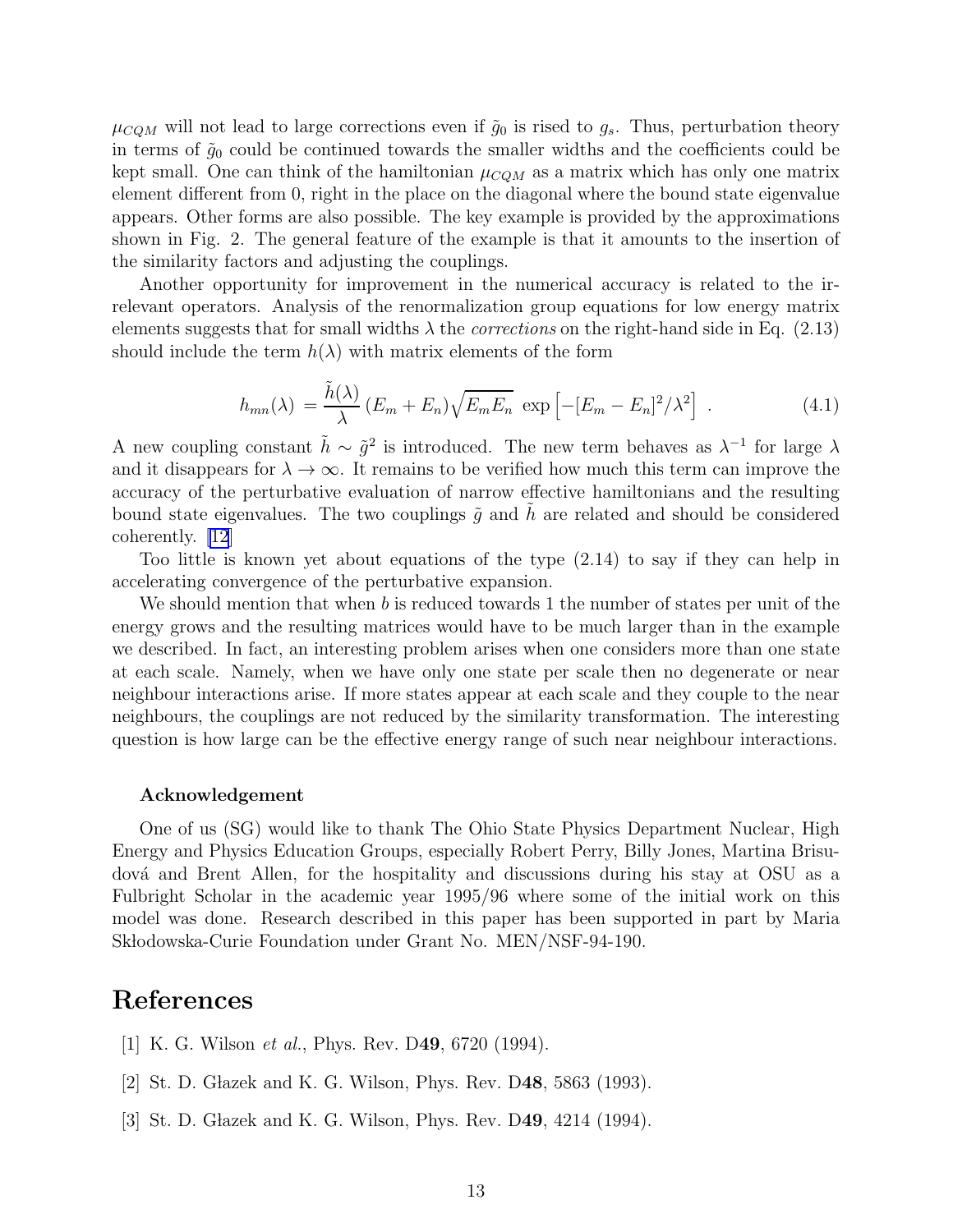- <span id="page-13-0"></span>[4] E.g. see: D. E. Soper, Nucl. Phys. B (Proc. Suppl.) **53**, 69 (1997); M. Göckeler *et al.*, ibid. 53, 81 (1997), and references therein.
- [5] R. J. Perry, "A Simple Confinement Mechanism for Light-Front Quantum Chromodynamics", in "Theory of Hadrons and Light-Front QCD", Ed. St.D. Glazek, World Scientific, 1995, p. 56, and references therein; M. Brisudová and R.J. Perry, Phys. Rev. D54, 1831 (1996); M. Brisudová, R.J. Perry and K. G. Wilson, Phys. Rev. Lett. 78, 1227 (1997).
- [6] F. Wegner, Ann. Physik 3, 77 (1994).
- [7] E.g. see R. Jackiw, in M. A. B. Bég Memorial Volume, edited by A. Ali and P. Hoodbhoy (World Scientific, Singapore, 1991), p. 25.
- [8] K. G. Wilson and St. D. Glazek, to appear in "Computational Physics: Proceedings of the Ninth Physics Physics Summer School at the Australian National University", Eds. H. J. Gardner and C. M. Savage, World Scientific, Singapore 1997.
- [9] W. H. Press, B. P. Flannery, S. A. Teukolsky, W.T. Vettering, "Numerical Recipes, The Art of Scientific Computing", Cambridge University Press, New York (1986), p. 355.
- [10] St. D. Głazek, "Renormalization of Hamiltonians in the Light-Front Fock Space", [hep](http://arxiv.org/abs/hep-th/9706212)[th/9706212](http://arxiv.org/abs/hep-th/9706212).
- [11] G. P. Lepage, private communication with one of us (KW).
- [12] R. J. Perry and K. G. Wilson, Nucl. Phys. B403, 587 (1993).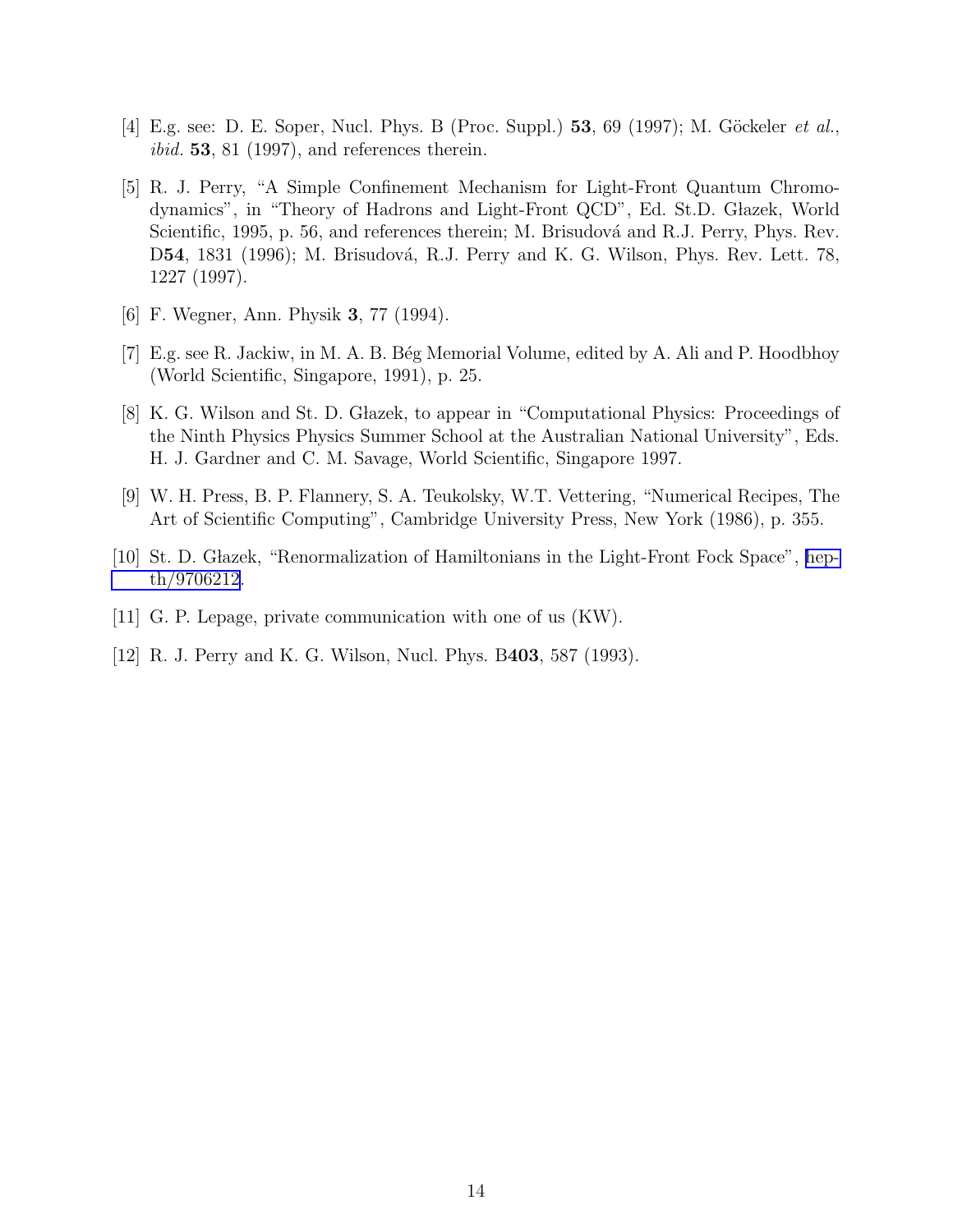### Figure Captions

**Fig. 1.** The approximate running coupling  $\tilde{g}_a(\lambda)$  from Eq. (2.13) and the exact running coupling  $\tilde{g}(\lambda)$  from Eq. (3.1) plotted as functions of the effective hamiltonian width  $\lambda$ . The exact reduced matrix element  $\tilde{\mu}$  from Eq. (3.2) is also plotted to show the width range where the bound state eigenvalue appears on the diagonal.

Fig. 2. The bound state eigenvalue of approximate effective hamiltonians in ratio to the exact value  $-1$  GeV. Curve E results from Eq. (2.13) with *corrections* set equal 0. Curve  $\mathcal D$  is obtained in the same way as E except for  $H_0$  eigenvalues E in the Gaussian similarity factor replaced by the diagonal matrix elements of the approximate effective hamiltonian, i.e.  $\mathcal{D} = (1 - \tilde{g})E$ , (see the text). The intermediate curve marked g is obtained by using  $\mathcal{D} = (1 - g)E$  in the exponent, i.e. the initial coupling instead of the running one.

Fig. 3. The ratio of the effective hamiltonian bound state eigenvalue to the exact result, for the hamiltonians of width  $\lambda$  calculated using expansion in powers of the initial coupling constant  $g$  up to 1, 2, 3 and 4, respectively. It is visible, that the expansion is not useful in the calculation of the bound state eigenvalue.

**Fig. 4.** The accuracy of the bound state eigenvalues obtained from effective hamiltonians whose renormalization group flow with the width  $\lambda$  is calculated expanding in powers of the effective coupling constant  $\tilde{g}(\lambda_0)$  and including terms order 1,  $\tilde{g}(\lambda_0)$  and  $\tilde{g}^2(\lambda_0)$ . The accuracy is given as ratio of the bound state eigenvalue obtained by diagonalization of the effective hamiltonian of width  $\lambda$  to the exact value,  $-1$  GeV. The curves correspond to the indicated values of  $\lambda_0$  (in units of GeV). The result of expansion in the initial coupling g is denoted by  $\infty$ . The arrows show points where  $\lambda = \lambda_0$ .

Fig. 5. The accuracy of the perturbatively calculated effective hamiltonians as measured by the matrix element  $\tilde{\mu}(\lambda)$  from Eq. (3.2) in ratio to its exact value. The numbers label results obtained by expanding in powers of the running coupling constant  $\tilde{g}(\lambda)$  including powers up to 1, 2, 3 and 4, respectively. The ratio would be indistinguishable from 1 for widths larger than 64 GeV if it were plotted in the scale of this figure.

Fig. 6. Accuracy of the bound state eigenvalue obtained from diagonalization of the effective hamiltonians  $\mathcal{H}(\lambda)$  expanded in powers of the running coupling  $\tilde{q}(\lambda)$  including powers up to 1, 2, 3 and 4, respectively. The curve 1 matches curve  $E$  in Fig. 2 away from the left boundary region. The curve order 2 shows 10% accuracy down to the width 1 GeV. The lack of convergence for higher order curves at small widths is discussed in the text.

Table 1. Ratio of the bound state eigenvalue of the small window hamiltonian with indices limited by  $\tilde{m}$  and  $\tilde{n}$ , to the eigenvalue of the whole effective hamiltonian at  $\lambda = 1$ GeV calculated using expansion up to second power in the running coupling  $\tilde{q}(1 \text{ GeV})$ . 0.993 corresponds to the absolute accuracy of the bound state eigenvalue equal 12% and 0.908 to 19% (see the text).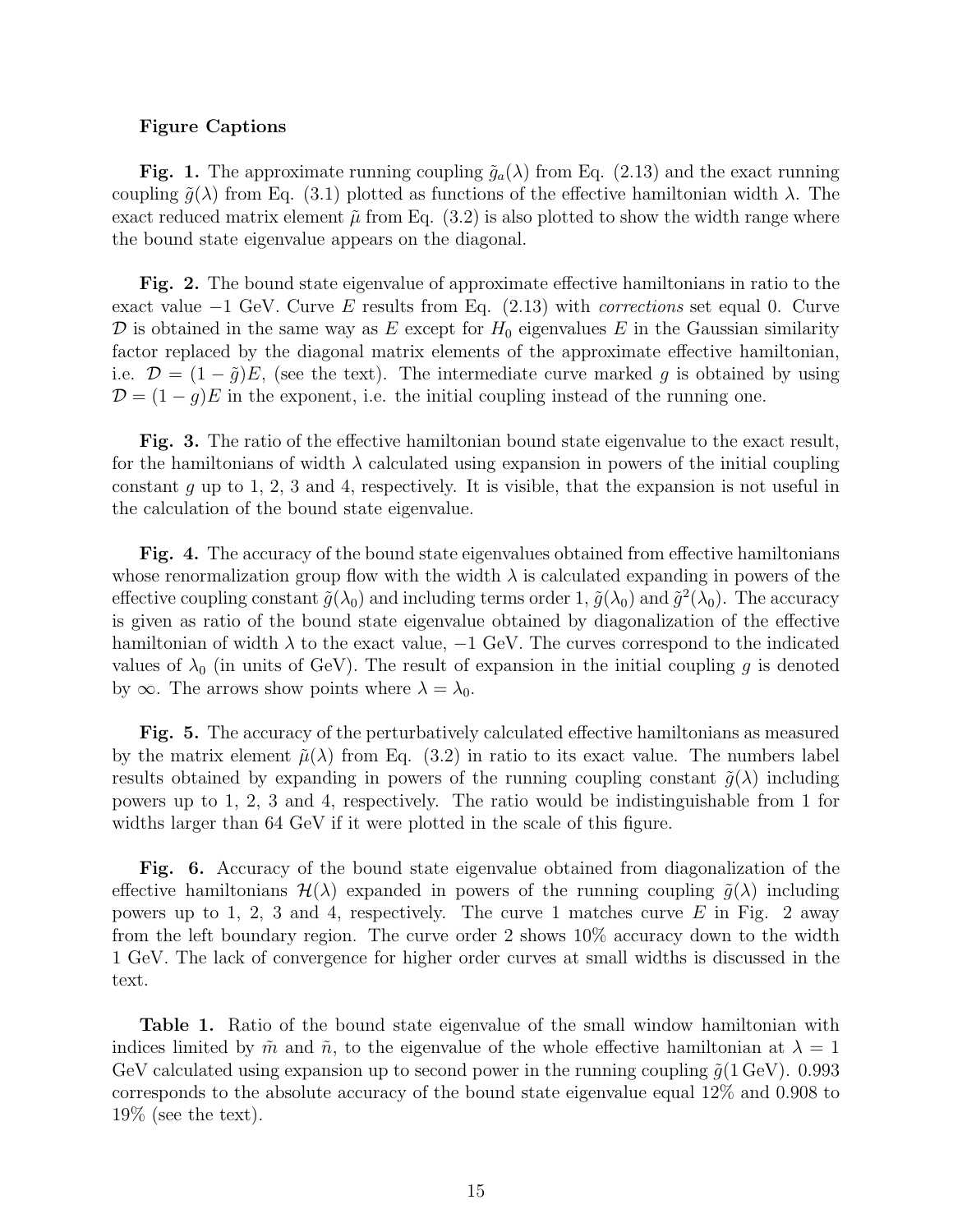

Fig. 1. The approximate running coupling  $\tilde{g}_a(\lambda)$  from Eq. (2.13) and the exact running coupling  $\tilde{g}(\lambda)$  from Eq. (3.1) plotted as functions of the effective hamiltonian width  $\lambda$ . The exact reduced matrix element  $\tilde{\mu}$  from Eq. (3.2) is also plotted to show the width range where the bound state eigenvalue appears on the diagonal.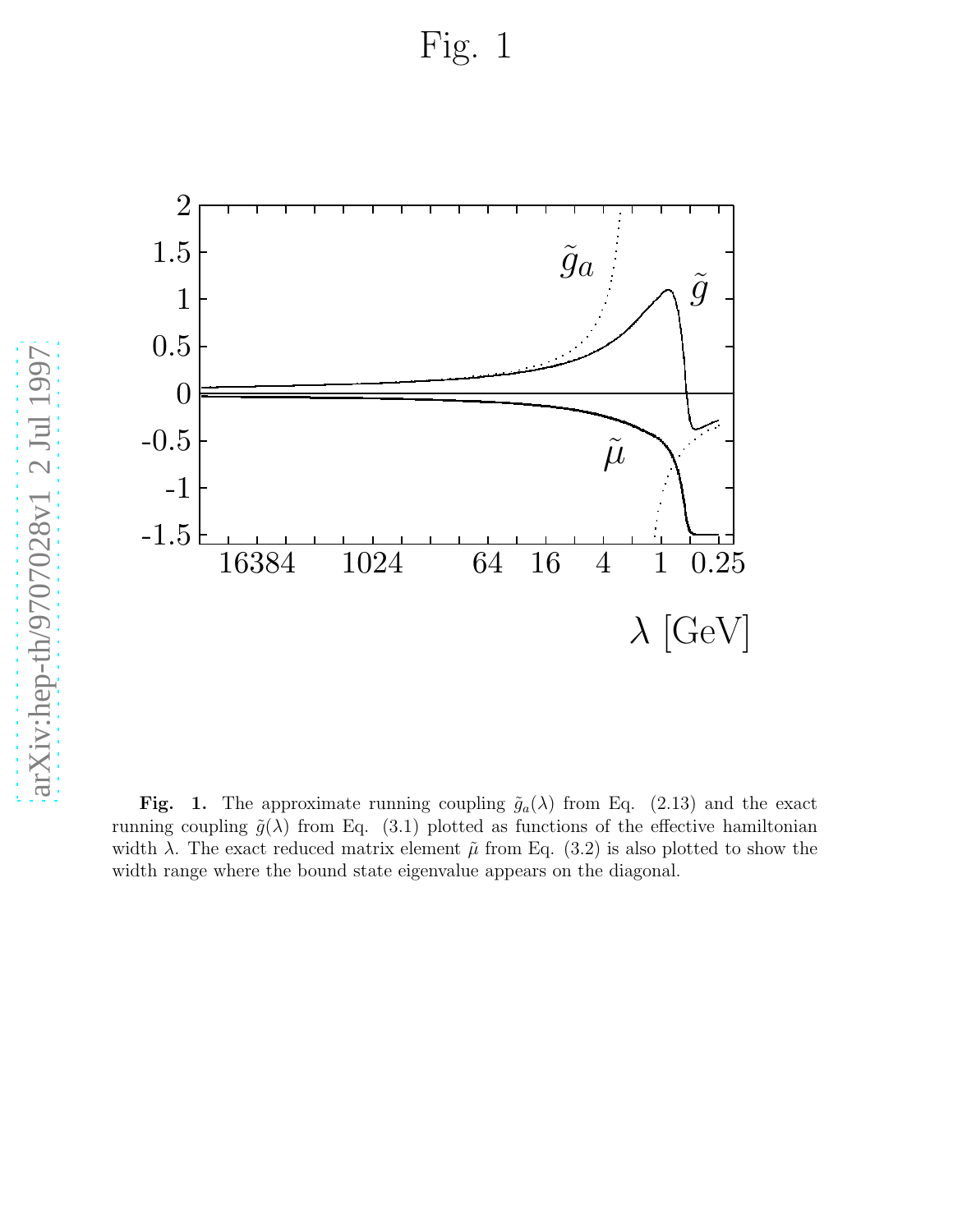

Fig. 2. The bound state eigenvalue of approximate effective hamiltonians in ratio to the exact value  $-1$  GeV. Curve E results from Eq. (2.13) with *corrections* set equal 0. Curve  $\mathcal D$  is obtained in the same way as  $E$  except for  $H_0$  eigenvalues  $E$  in the Gaussian similarity factor replaced by the diagonal matrix elements of the approximate effective hamiltonian, i.e.  $\mathcal{D} = (1 - \tilde{g})E$ , (see the text). The intermediate curve marked g is obtained by using  $\mathcal{D} = (1 - g)E$  in the exponent, i.e. the initial coupling instead of the running one.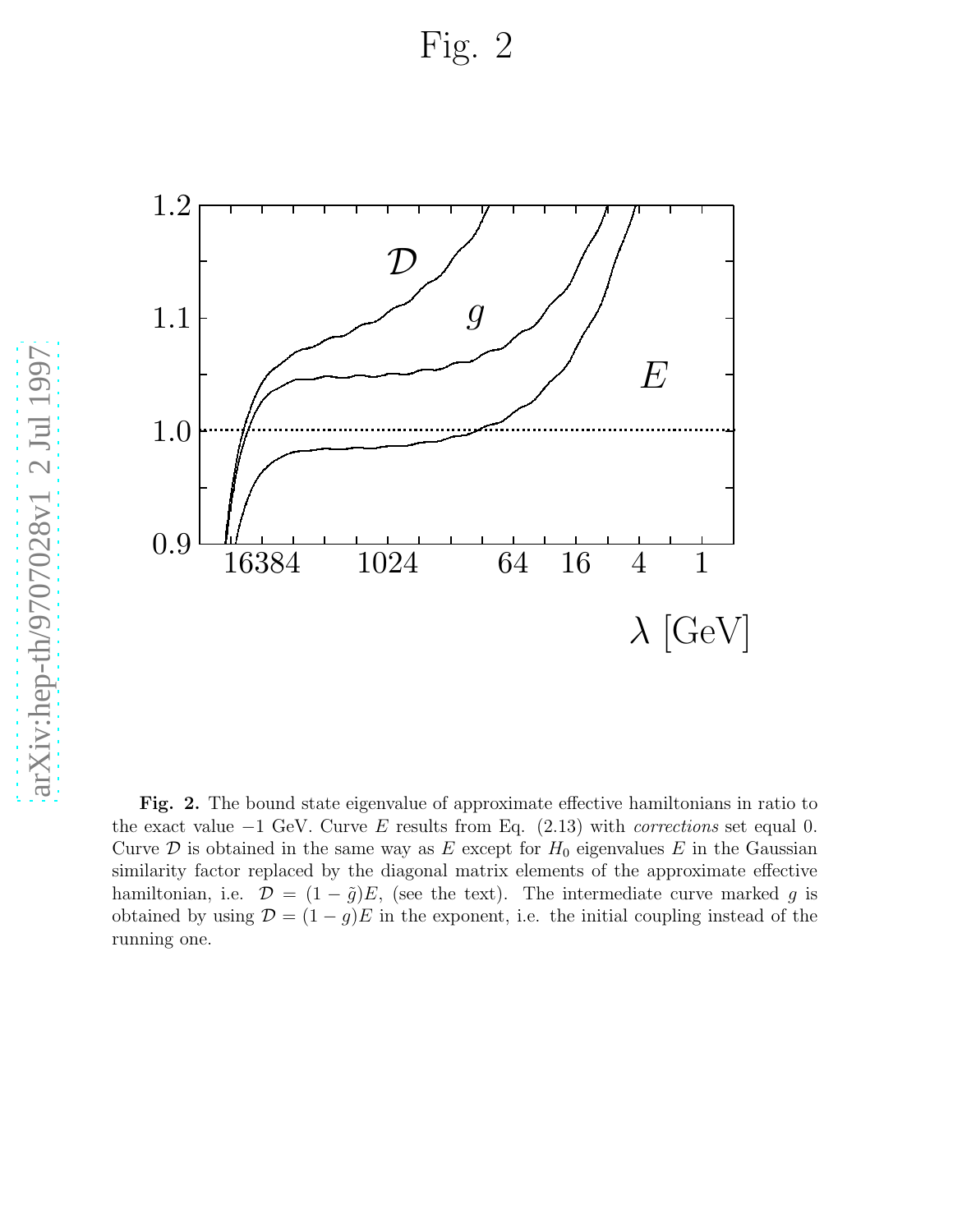

Fig. 3. The ratio of the effective hamiltonian bound state eigenvalue to the exact result, for the hamiltonians of width  $\lambda$  calculated using expansion in powers of the initial coupling constant  $g$  up to 1, 2, 3 and 4, respectively. It is visible, that the expansion is not useful in the calculation of the bound state eigenvalue.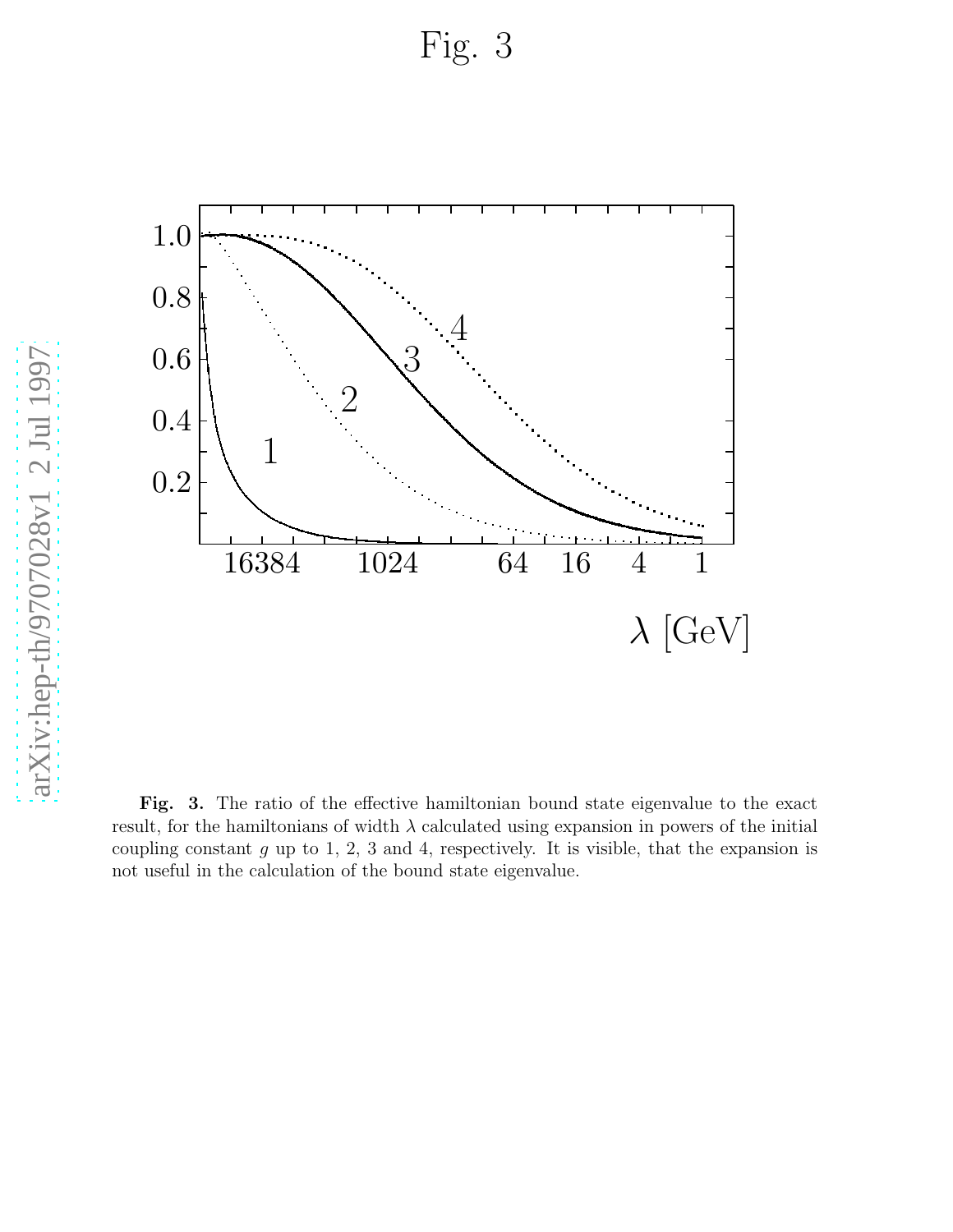

Fig. 4. The accuracy of the bound state eigenvalues obtained from effective hamiltonians whose renormalization group flow with the width  $\lambda$  is calculated expanding in powers of the effective coupling constant  $\tilde{g}(\lambda_0)$  and including terms order 1,  $\tilde{g}(\lambda_0)$  and  $\tilde{g}^2(\lambda_0)$ . The accuracy is given as ratio of the bound state eigenvalue obtained by diagonalization of the effective hamiltonian of width  $\lambda$  to the exact value,  $-1$  GeV. The curves correspond to the indicated values of  $\lambda_0$  (in units of GeV). The result of expansion in the initial coupling g is denoted by  $\infty$ . The arrows show points where  $\lambda = \lambda_0$ .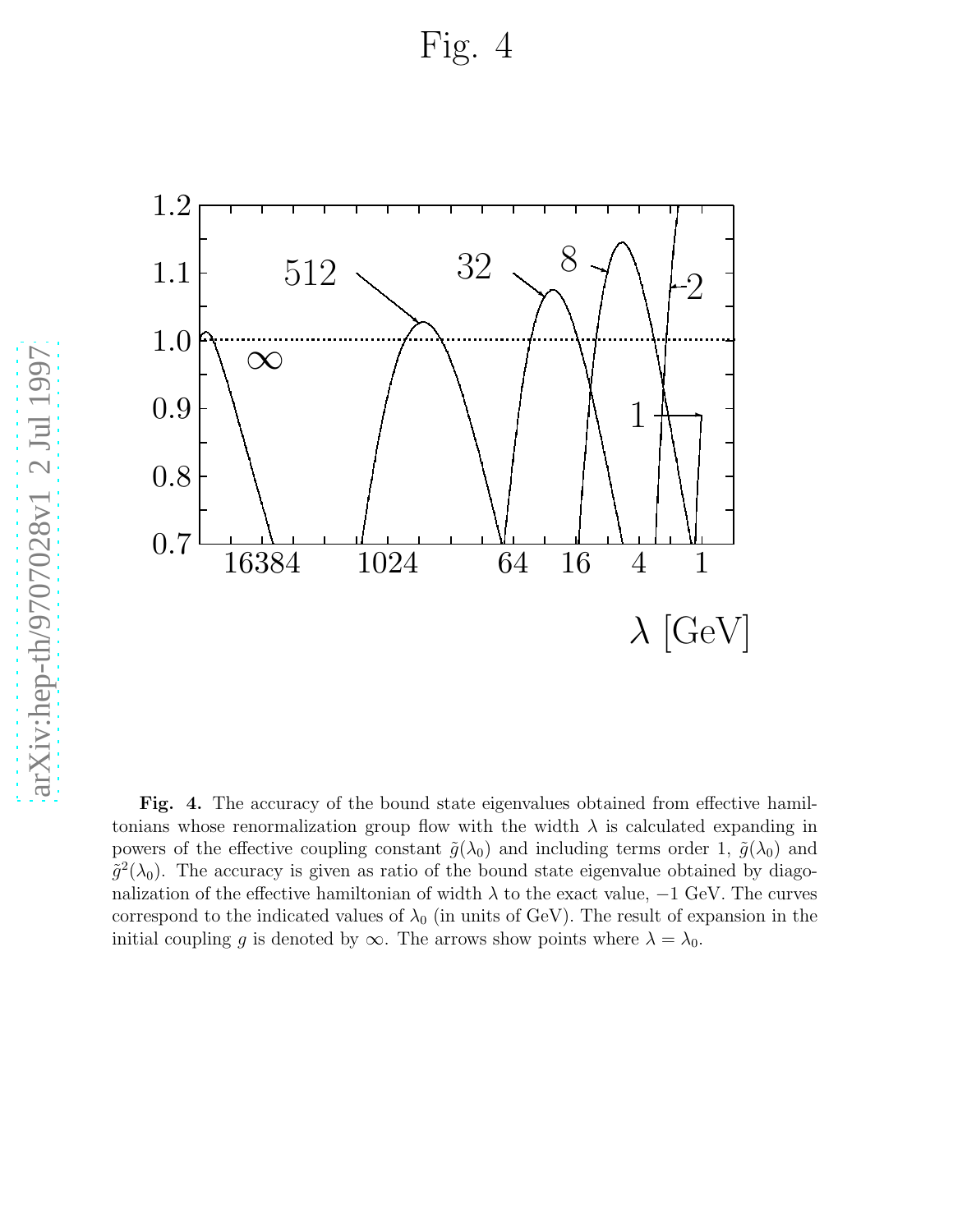

Fig. 5. The accuracy of the perturbatively calculated effective hamiltonians as measured by the matrix element  $\tilde{\mu}(\lambda)$  from Eq. (3.2) in ratio to its exact value. The numbers label results obtained by expanding in powers of the running coupling constant  $\tilde{g}(\lambda)$  including powers up to 1, 2, 3 and 4, respectively. The ratio would be indistinguishable from 1 for widths larger than 64 GeV if it were plotted in the scale of this figure.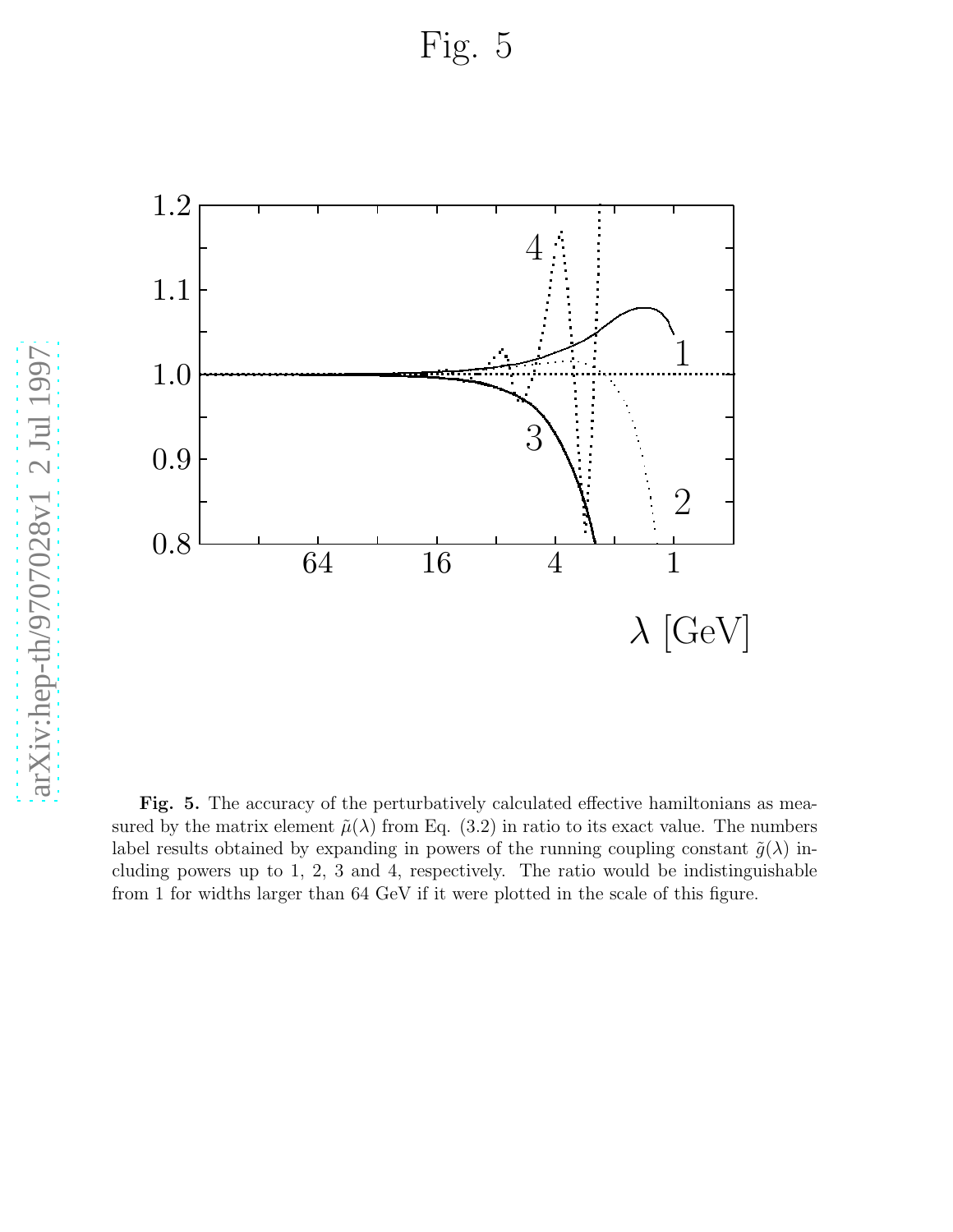

Fig. 6. Accuracy of the bound state eigenvalue obtained from diagonalization of the effective hamiltonians  $\mathcal{H}(\lambda)$  expanded in powers of the running coupling  $\tilde{g}(\lambda)$  including powers up to 1, 2, 3 and 4, respectively. The curve 1 matches curve  $E$  in Fig. 2 away from the left boundary region. The curve order 2 shows 10% accuracy down to the width 1 GeV. The lack of convergence for higher order curves at small widths is discussed in the text.